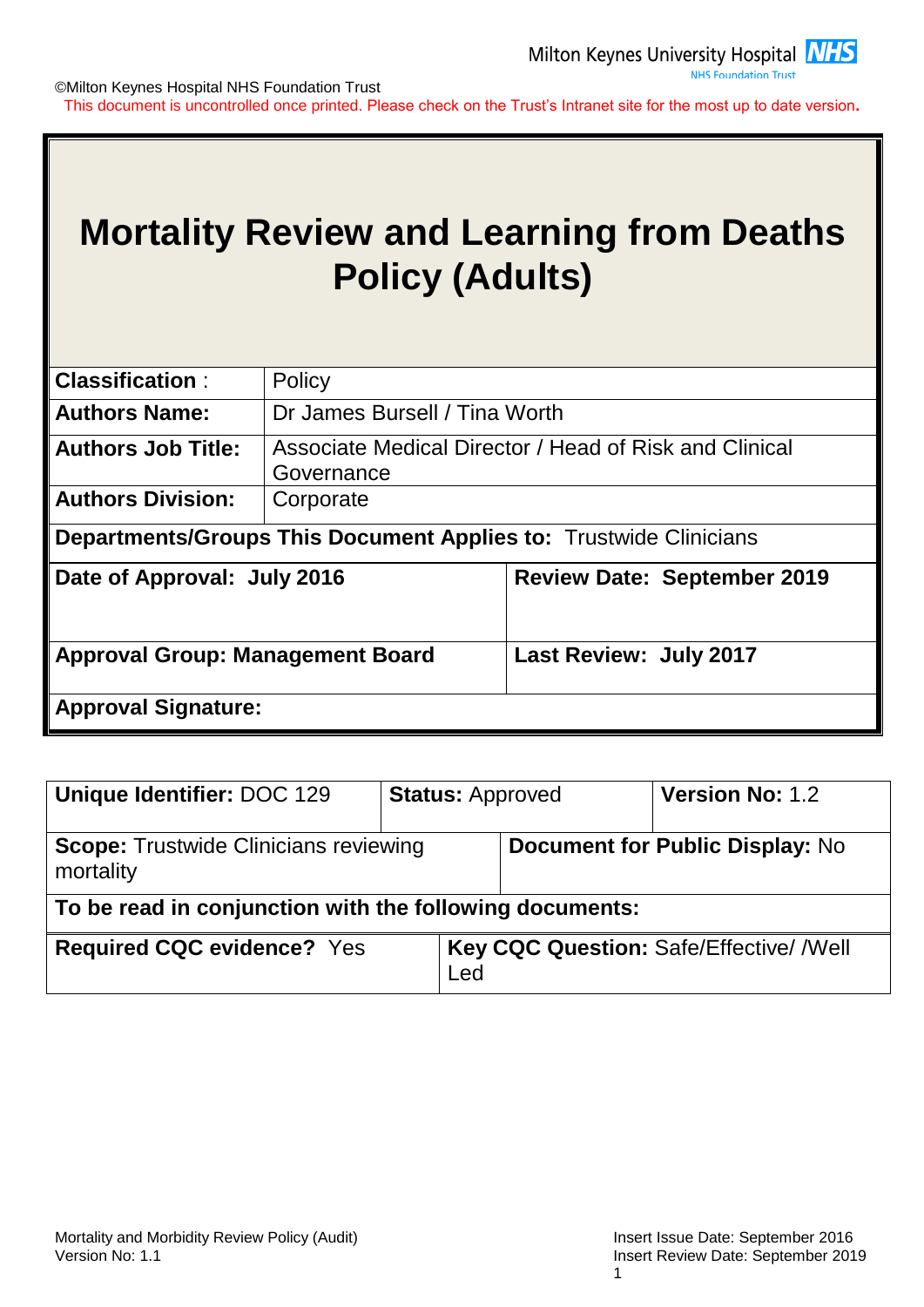**NHS Foundation Trust** 

This document is uncontrolled once printed. Please check on the Trust's Intranet site for the most up to date version**.**

## **Index**

| Patient Safety Director and Medical Director (supported by the Associate<br>1.1     |
|-------------------------------------------------------------------------------------|
|                                                                                     |
| Specialty Reviewers are responsible for: Error! Bookmark not defined.<br>1.2        |
| 1.3                                                                                 |
| 1.4                                                                                 |
| 1.5                                                                                 |
| 1.6                                                                                 |
| 1.7                                                                                 |
| 1.8                                                                                 |
|                                                                                     |
| 2.0                                                                                 |
|                                                                                     |
|                                                                                     |
|                                                                                     |
| 3.0                                                                                 |
| Minimum Standards for Mortality & Morbidity Review meetings 11<br>4.0               |
| Data to be reviewed<br>5.0                                                          |
| 6.0                                                                                 |
|                                                                                     |
|                                                                                     |
| 7.0                                                                                 |
| 8.0                                                                                 |
|                                                                                     |
|                                                                                     |
|                                                                                     |
|                                                                                     |
|                                                                                     |
| Appendix 2: FORM 1: NOTIFICATION OF DEATH TO THE CLINICAL SERVICE                   |
|                                                                                     |
| Appendix 3: FORM 2: Clinical Service Unit (CSU)/Directorate Morbidity and Mortality |
|                                                                                     |
| Appendix 4: Bereavement pack letter                                                 |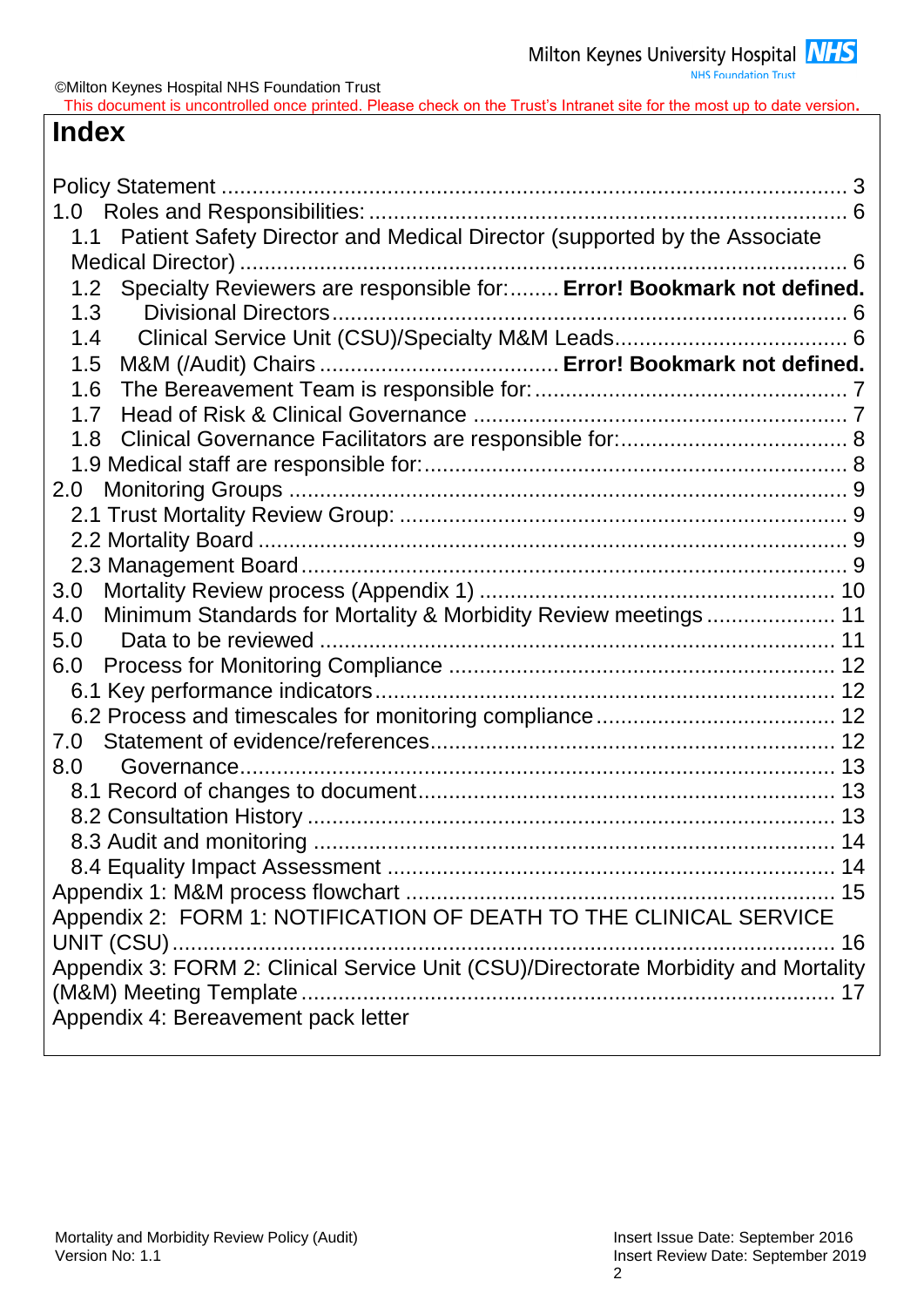### <span id="page-2-0"></span>**Policy Statement**

Concern about patient safety and scrutiny of mortality rates has intensified since February 2013, when the Prime Minister announced that he had asked Professor Sir Bruce Keogh, NHS Medical Director for England, to review the quality of care and treatment provided by those NHS trusts and NHS foundation trusts that were persistent outliers on mortality indicators.

It has become increasingly important for Trusts to evidence that they are systematically and continuously reviewing patient outcomes, especially mortality and morbidity, to meet Keogh's ambition: "*We will have made demonstrable progress towards reducing avoidable deaths in our hospitals, rather than debating what mortality statistics can and can't tell us about the quality of care hospitals are providing*".

In March 2017 the National Quality Board published 'National guidance on Learning from Deaths' as a framework for NHS Trusts for Identifying, Investigating and Learning from Deaths in Care. This framework included guidance on identifying groups of patients that require particular scrutiny including deaths in patients with learning disabilities, mental health disorders, all deaths where bereaved families and carers have raised significant concerns. The guidance also proposed a 2 stage process (termed 1<sup>st</sup> and 2<sup>nd</sup> Structured Judgement Reviews (SJRs)) in which those deaths chosen for greater review are further scrutinised by a common nationally adopted methodology. The aim is to achieve objective and independent reviews of deaths allowing Trusts to identify areas of learning from deaths. Deaths undergoing a 2nd Structured Judgement Review will also be required to be scored on the degree of 'avoidability'. All Trusts are to be mandated to publish data via public meetings including;

- 1. Numbers of deaths undergoing review
- 2. Numbers of deaths investigated as Serious Incidents
- 3. Numbers of deaths caused by problems in care
- 4. Numbers of avoidable deaths
- 5. Themes and Trends emerging from review and investigations

There are a number of important national drivers around the mortality agenda:

- Longstanding controversy around the use and interpretation of standardised ratios for comparison of mortality over time and across organisations (HSMR, SHMI, RAMI)
- Emerging consensus about the concept of 'avoidable mortality' in hospitals (likely accounting for around 4% of all deaths) <http://www.bmj.com/content/351/bmj.h3239>
- Emerging view that an organisation's position in respect of standardised mortality ratios (derived from routine HES data) and avoidable deaths (derived through independent case note review) may not be correlated
- Heightened public expectations in relation to the review of deaths which take place in the healthcare setting (for example, experience at Southern Health NHS Foundation Trust reported in 2016)
- Reforms to the process of death certification and the introduction of the role of 'Medical Examiner' in April 2018
- National Quality Board guidance 'National guidance on Learning from Deaths' published in March 2017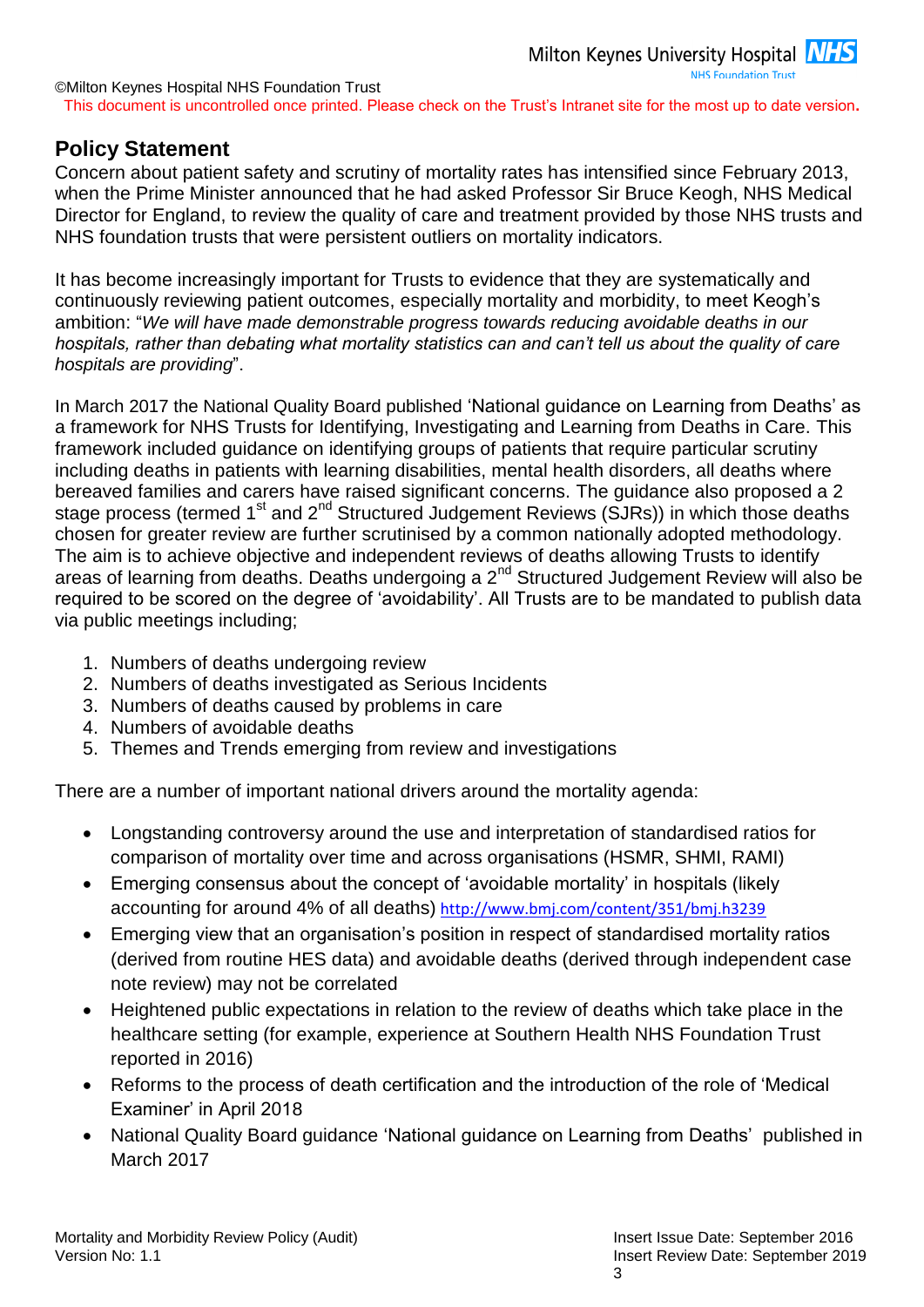Changes to this policy in September 2016 standardised a multidisciplinary approach for Departmental and Divisional Morbidity and Mortality (M&M) meetings and Trust template documentation to improve the qualitative and quantitative reviews of deaths. Recent guidance by the National Quality Board has further reiterated the importance of objective reviews of deaths using a standardised national Royal College of Physicians (RCP) methodology (in the form of 1<sup>st</sup> and 2<sup>nd</sup> Structured Judgment Reviews) to achieve appropriate learning from deaths.

The aim of this policy is to ensure:

- A standardised approach to the review of patient mortality and morbidity within MKUHFT and for that approach to be multi-disciplinary, as appropriate. The updated standard Trust documentation is included in the appendices of this document. It incorporates the methodology proposed by the National Quality Board and Royal College of Physicians (RCP). This documentation must be used by all specialties in their M&M meetings.
- The opportunity for next of kin to contribute to the process of reviewing deaths
- Outputs of any such reviews are clearly documented and archived including scores on phases of care as outlined in Trust documentation.
- Any actions required to learn lessons from deaths must be fully documented in a Departmental Mortality Action Log which will be reviewed at each departmental and Divisional M&M and Clinical Improvement Group meeting.
- Clear reporting mechanisms are in place, to escalate any areas of concern identified by M&M meetings, so that the Trust is aware and can take appropriate action.
- The Trust encourages shared learning across specialties.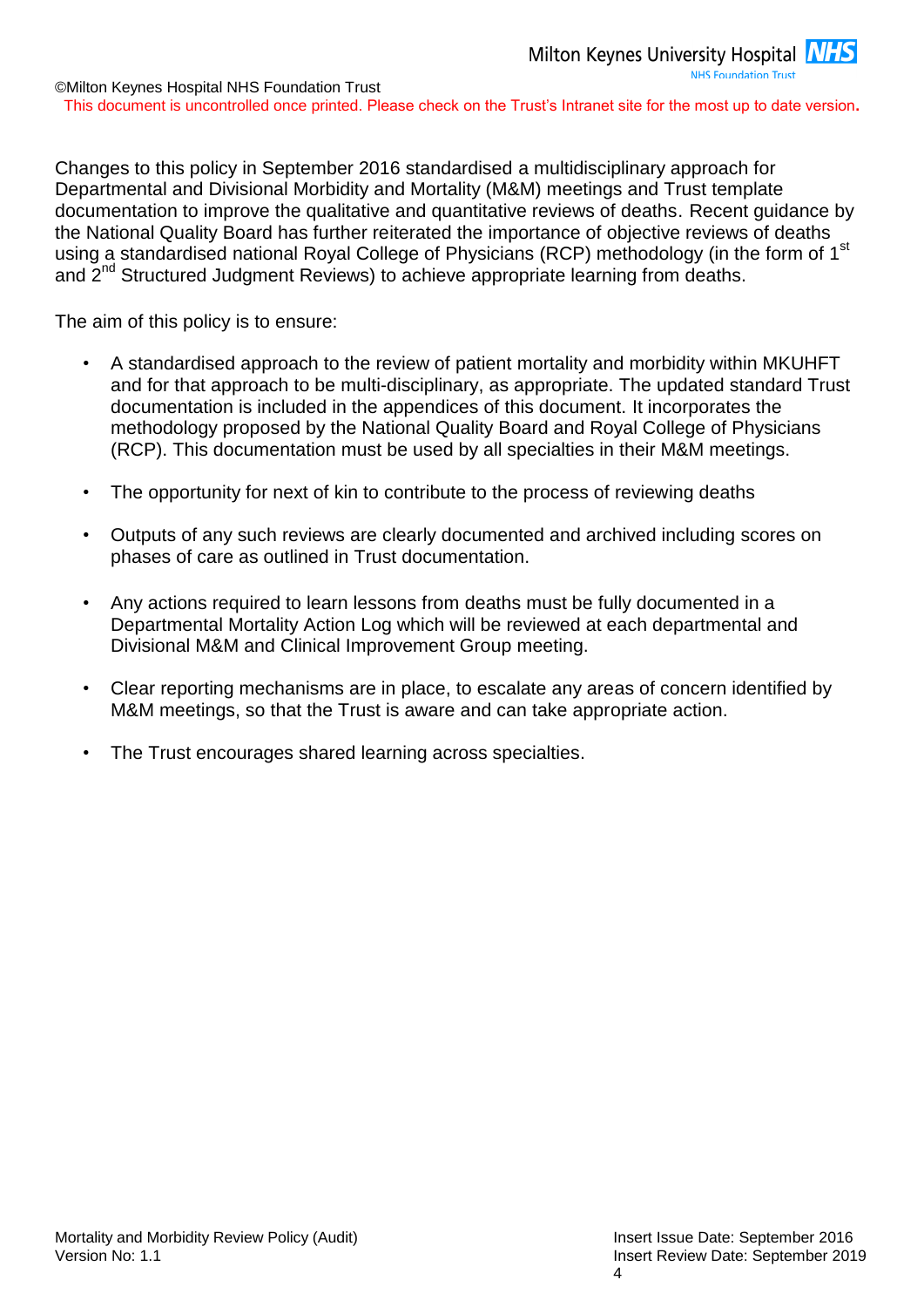This document is uncontrolled once printed. Please check on the Trust's Intranet site for the most up to date version**. Definitions**

**Mortality** – for the purpose of M&M meetings, mortality relates to any deaths within 30 days of a procedure in a surgical specialty or any in hospital death for non-surgical specialties.

**Morbidity** – relates to adverse outcomes

**Complication:** an additional problem that arises following a procedure, treatment or illness and is secondary to it / complicates the situation. Details of 'Clinically coded complications' are available from the Coding Manager or Acting Head of Outcomes and Effectiveness.

**Misadventure** - Any injury or adverse reaction resulting from any medical treatment. Some examples are medication errors, IV infection, surgical mistakes and postoperative septicaemia. Details are available from the Coding Manager or Head of Outcomes and Effectiveness.

**Serious Incident (SI)** - an incident occurring on NHS premises that resulted in serious injury, and or permanent harm, an unexpected or avoidable death (ref Incident Reporting Policy) [http://portal.mkhospital.nhs.uk/Guidelines/Non Clinical Documentation/Risk Management/Risk Management Polices and Guidelines/](http://portal.mkhospital.nhs.uk/Guidelines/Non%20Clinical%20Documentation/Risk%20Management/Risk%20Management%20Polices%20and%20Guidelines/Incident%20reporting%20policy.doc)**Incident reporting** [policy.doc](http://portal.mkhospital.nhs.uk/Guidelines/Non%20Clinical%20Documentation/Risk%20Management/Risk%20Management%20Polices%20and%20Guidelines/Incident%20reporting%20policy.doc)

**Avoidable/Preventable –** these terms are used interchangeably in the NHS and for the purpose of this policy 'avoidable' or 'unavoidable' will be used with reference to whether anything could have been done to change the outcome.

#### **Mortality & Morbidity Meetings (M&Ms)**

M&M meeting is where a multidisciplinary group review and discuss clinical cases, outcome data (clinician and patient reported) and related information (eg SI, complaints, Dr Foster or other benchmarking data).

**M&M meetings** - may be joint M&M/Audit meetings, as audit plays an important party in the M&M process. If separate meetings, there will need to be an agreed process for ensuring the findings from both are shared across specialties and Divisions, and any actions suitably co-ordinated.

**MRG –** Mortality Review Group – To review and monitor monthly trend figures currently supplied by Dr Foster/Health and Social Care Clinical Indicator previewer/Hospital Standardised Mortality Ratios (HSMR) and Summary Hospital-level Mortality Indicator (SHMI) and sign off data

**MB –** Mortality Board - is authorised to monitor and review information associated with the wider remit of mortalities, including associated information such as the deteriorating patient.

**MSG** - Mortality Surveillance Group (same as MRG)

**HSMR** – Hospital standardise mortality ration. The HSMR scoring system works by taking a hospital's crude mortality rate and adjusting it for a variety of factors – population size, age profile, level of poverty, range of treatments and operations provided, etc.

**HES** – Hospital episode statistics. HES is a data warehouse containing details of all admissions, outpatient appointments and A&E attendances at NHS hospitals in England

**SHMI** - Summary Hospital level Mortality Indicator, and is the ratio between the actual number of patients who die following hospitalisation at the trust and the number that would be expected to die on the basis of average England figures, given the characteristics of the patients treated there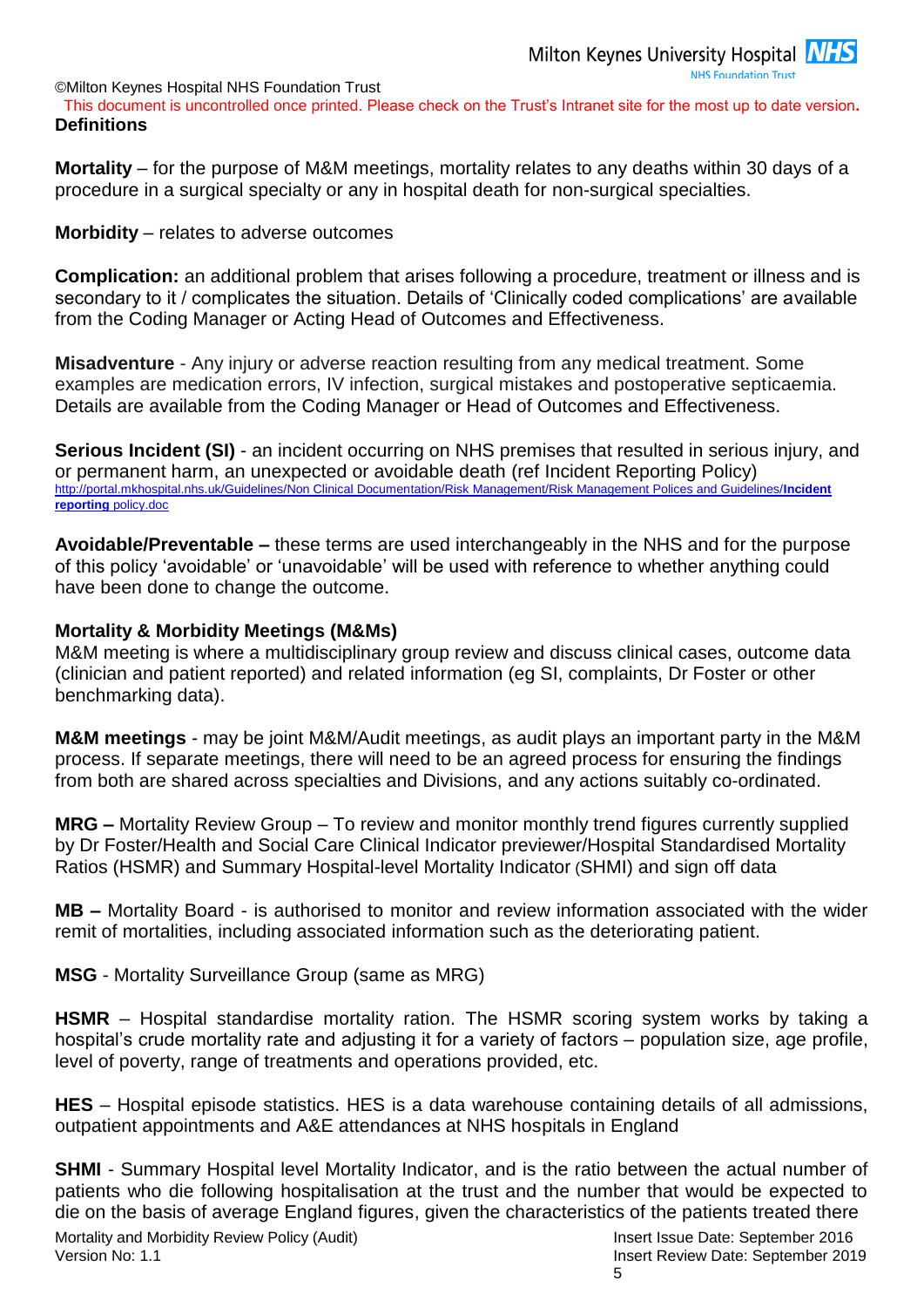**RAMI** - Risk-Adjusted Mortality Index that allows an understanding of the variances across the rating systems

### <span id="page-5-0"></span>**1.0 Roles and Responsibilities:**

### <span id="page-5-1"></span>**1.1 Patient Safety Director (a Non-Executive Trust Board member):**

- Responsible for oversight of the Trust's leaning from deaths agenda.
- Ensures a high quality of care record review and investigations of deaths.
- Ensures mortality data (suitably anonymised) is discussed at public Trust Board meetings.

### **Medical Director (supported by the Associate Medical Director):**

- Responsible for assuring the Board that the mortality review process is functioning effectively.
- Ensures that arrangements are in place so all clinical staff, as appropriate, are aware of their responsibilities in relation to the processes in monitoring mortality.

### **Associate Medical Director (Trust Lead for Mortality Review Group and Mortality Board:**

- Offer advice to colleagues involved with the review process
- Chair the Trust Mortality Review Group (MRG) and Mortality Board
- Feedback concerns raised at MRG to relevant specialties usually via specialty governance leads
- Use the Trust Datix system to report incidents identified during mortality review so that it can be reviewed as part of the risk management process
- Raise any identified risk onto the Trust Risk Register where it will be reviewed as part of the risk management process.
- Prepare a monthly report for the Trust Quality and Clinical Risk Committee
- Include monthly trend data provided by Dr Foster downloads on the agenda for discussion at the MRG
- Ensure actions or concerns are identified in mortality data
- Review and sign off the NHS Health and Social Care data regarding the Trust i.e. Hospital Standardised Mortality Ratios (HSMR) and Summary Hospital-level Mortality Indicator (SHMI)
- <span id="page-5-2"></span>**1.2 Divisional Directors** are responsible for:
- Ensuring that appropriate multi-disciplinary M&M meetings take place in all specialities (or CSUs) and for holding a list of M&M/audit meetings within their Divisions
- Ensuring that Trust standardised reporting processes are in place from M&Ms (see Appendix 3) for escalating to the MRG as appropriate.

### <span id="page-5-3"></span>**1.3 Clinical Service Unit (CSU)/Specialty M&M Leads/chairs** are responsible for: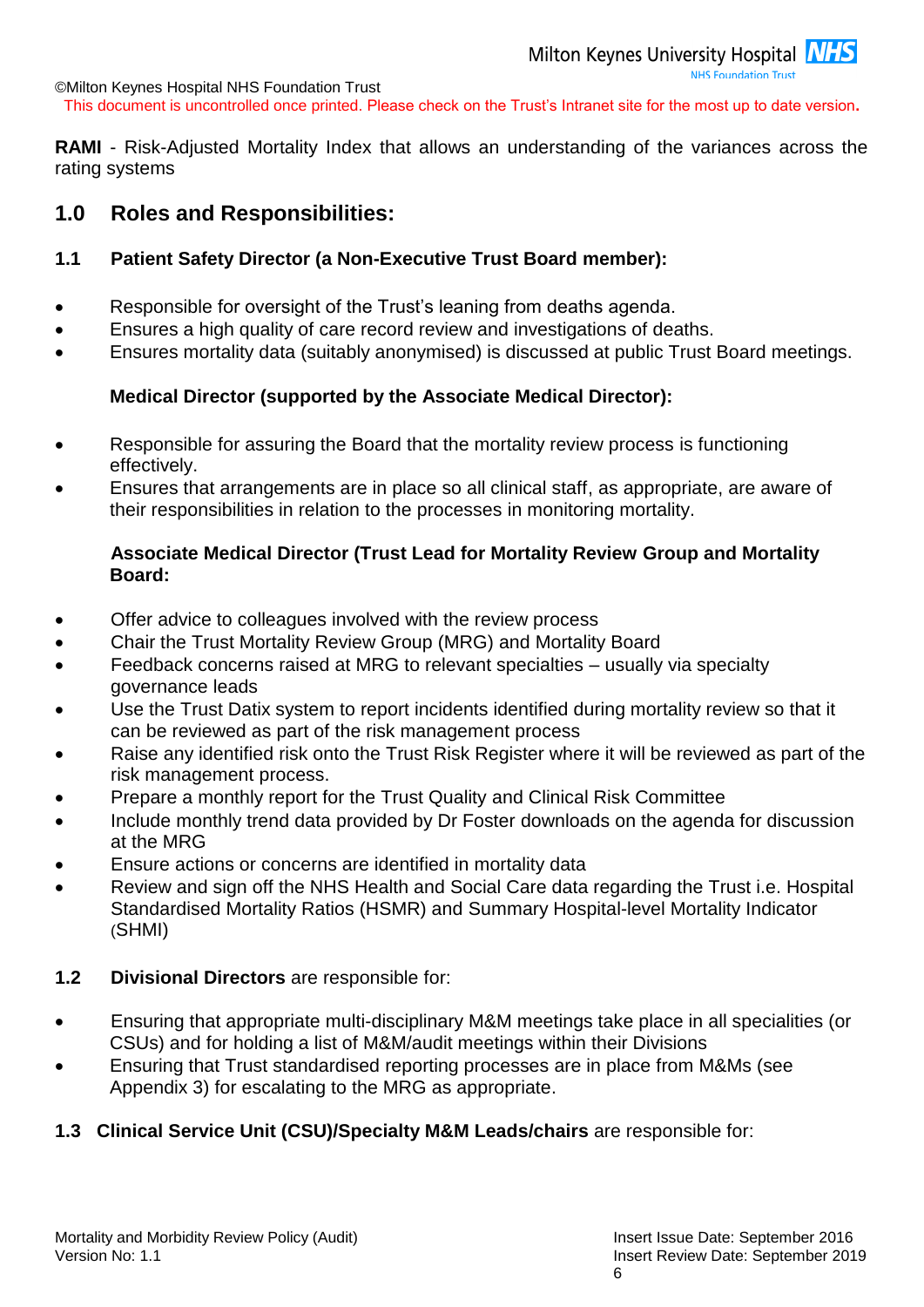- This document is uncontrolled once printed. Please check on the Trust's Intranet site for the most up to date version**.** Ensuring multi-disciplinary monthly M&M meetings take place in their Specialty/CSU where **all** their specialty's deaths are reviewed, except in the departments where the number of deaths exceeds 50 per year
- Identifying an M&M meeting Chair and minute-taker
- Ensuring the collation of review findings, learning points and actions for improvement are documented at each M&M meeting
- Ensuring actions are collated into an action log that is reviewed at each M&M meeting. Any lack of progress on actions should be escalated via the Clinical Governance Facilitators (CGFs) to the MRG.
- Ensuring that reviews of deaths are completed by nominated consultants that have not been directly connected with the patient to provide objectivity and transparency.
- In departments with >50 deaths per year, ensuring that screening Form 1 part B is utilised to screen out deaths which responsible named consultants were satisfied to close without discussion.
- Arranging to review cases within 3 months of receiving the notification of death, unless extenuating circumstances can be evidenced.
- Ensuring that 1<sup>st</sup> Structured Judgement Review (SJR) are undertaken using Trust paperwork (Appendix 3) for all deaths reviewed and that these are fully completed including the scoring of all phases of care.
- Returning the completed 1<sup>st</sup> SJR forms to their Clinical Governance Facilitator (CGF)/Governance Administrator who will arrange for the details to be entered into a central database and highlighting any cases that meet criteria for further review by  $2<sup>nd</sup>$  SJR.
- Identify and escalate to the CGFs any deaths that require a  $2^{nd}$  SJR or may meet criteria for a Serious Incident.
- Receiving reports and letters from the MRG and ensuring learning outcomes and action points are included in the Specialty Governance Audit plans as appropriate
- Sharing outcomes within the Specialty and at Divisional governance meetings
- Escalating any areas of concern to the Mortality Board, Trust Lead and Associate Medical Director leading on mortality
- Undertaking  $2^{n\bar{d}}$  SJRs when requested by the Head of Risk & Clinical Governance or Associate Medical Director

### <span id="page-6-0"></span>**1.4 The Bereavement Team** is responsible for:

- Identifying all deaths
- Ensuring the cause of death is recorded in the case notes of all patients
- Raising a mortality review form for all adult in-hospital deaths (except maternal) by affixing a patient label and completing the "consultant at death" box
- Ensuring next of kin receive information regarding the Trust policy of reviewing and learning from deaths and contact details if they have concerns (appendix 4)
- Sending case notes to the mortuary

### <span id="page-6-1"></span>**1.5 Head of Risk & Clinical Governance** is responsible for:

- Receiving and circulating notification of post mortems from the Bereavement Team/HM Coroner's Office
- The circulation of the SI weekly live log, monthly claims spreadsheet and other inquest information and mortality data
- Supporting the Trust Lead for Mortality Review in the preparation of monthly quality reports
- Receiving communications from concerned next of kin in relation to the hospital review of patient deaths and ensuring appropriate investigation and feedback

Mortality and Morbidity Review Policy (Audit) **Insert Issue Date: September 2016** Insert Issue Date: September 2016 Version No: 1.1 Insert Review Date: September 2019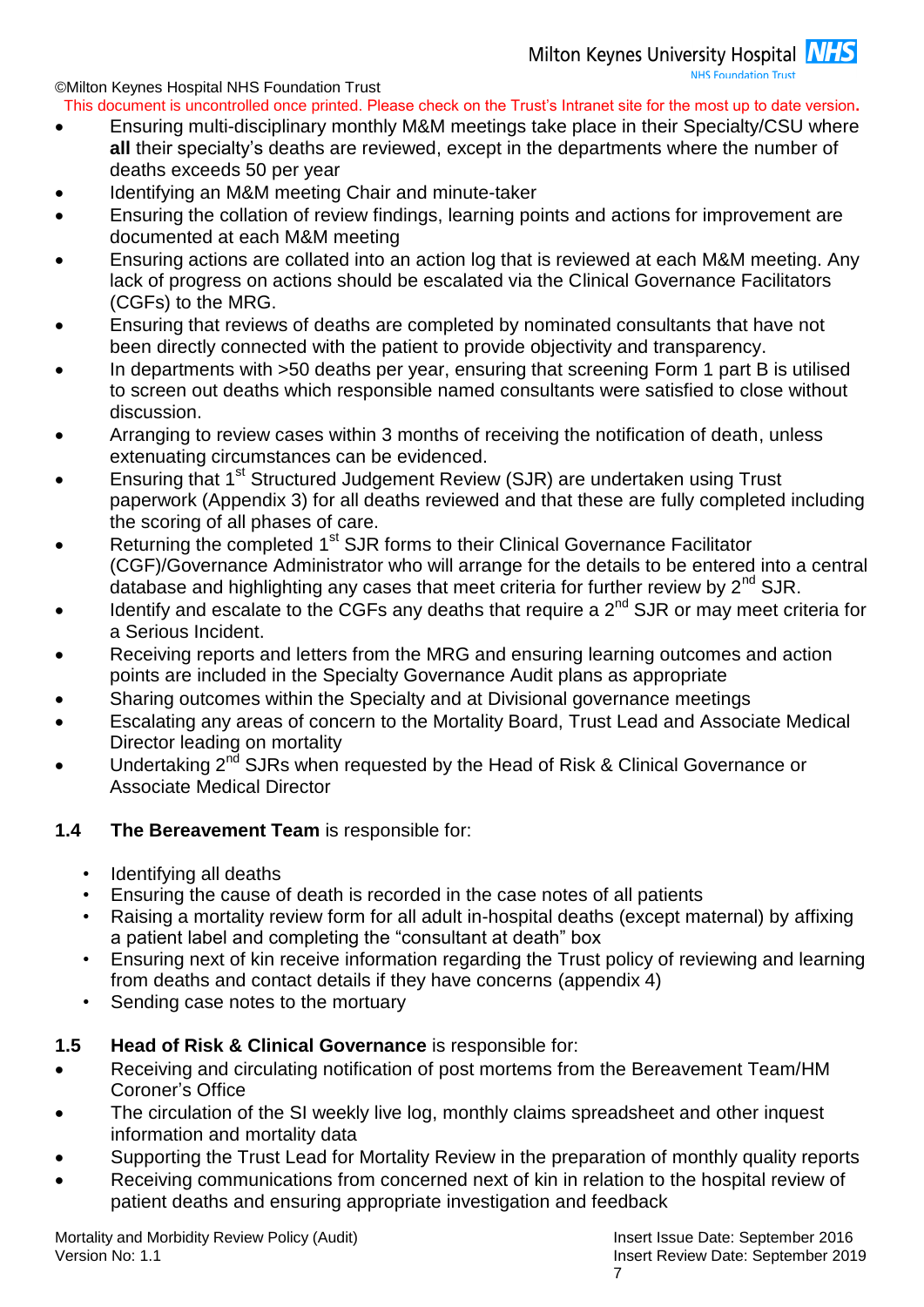This document is uncontrolled once printed. Please check on the Trust's Intranet site for the most up to date version**.**

Triangulate Datix incidents, serious incidents (SIs) and complaints into the M&M processes

### <span id="page-7-0"></span>**1.6 Clinical Governance Facilitators** are responsible for:

- The dissemination of mortality review forms within the specialty
- Ensuring that these are completed by nominated consultants. Following up Form 1 Part Bs that have not been returned
- Tasking the Governance Administrator with updating the central governance database for monitoring the mortality and review forms
	- Arranging for a random selection of deaths screened using Form 1 part B, per quarter which will be presented in highlights for review at MRG
- Receiving reports and letters from the MRG and ensure learning outcomes and action points are included in the specialty audit plans and shared/disseminated as appropriate to ensure lessons are learnt
- Sharing outcomes within the specialty M&M groups
- Ensuring any 1<sup>st</sup> SJRs that meet criteria for a  $2<sup>nd</sup>$  SJR are escalated to the AMD and the Head of Risk and Governance and Datix form is submitted
- Submitting a quarterly report to the MRG highlighting any concerns they have and actions to take forward as part of learning and Trust wide shared learning
- Providing support and co-ordination of actions to be escalated to other CSU/divisions
- Supporting the Trust Lead for Mortality Review in the preparation of quarterly reports for the corporate committees
- Preparing divisional level summary information as required for regular reporting by the Compliance Manager/Head of Risk & Clinical Governance as required/requested
- Reviewing the minutes and action plans that come from all specialty M&M meetings to pick up any cases, which they should have been made aware, that due to concerns regarding levels of care or avoidability require further scrutiny by a  $2^{nd}$  SJR or that should be escalated as a Serious Incident
	- Death of any patient with a significant mental health disorder or considered to have significant learning difficulties to be escalated to the Divisional CIG or MRG
- Completing a Datix for any deaths reviewed at M&M meetings and escalated as a significant concern

### <span id="page-7-1"></span>**1.7 Medical staff** are responsible for:

- Participating fully in the M&M process (consultant medical staff).
- Participating fully in all M&M meetings that are relevant to their practice

### **1.8 M&M Coordinator** are responsible for:

- Collate data from the Bereavement Office and input on the M&M tracking spreadsheet
- Update the spreadsheet post screening reviews by consultants
- Flag those for requiring discussion at the M&M meetings

#### **Records Management**

The Health Records Department will ensure that medical records in relation to mortalities are scanned onto the Electronic Data Management system within 2 working days of receipt.

### **Nurses, allied health professionals and other clinical staff**

All healthcare professionals should be involved in M&M reviews, as part of their clinical practice. This involvement could range from simply being aware of the outcome of such reviews insofar as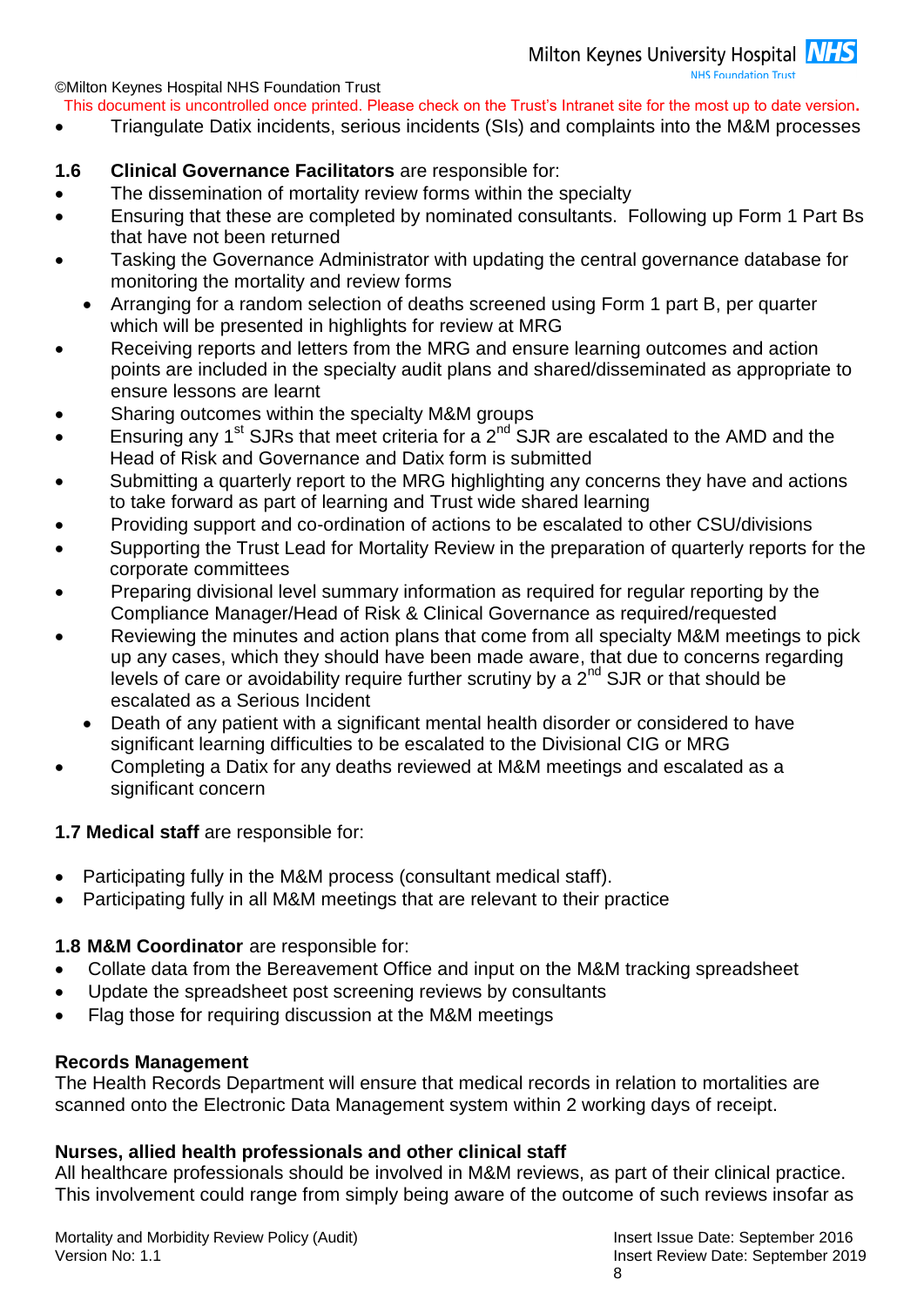This document is uncontrolled once printed. Please check on the Trust's Intranet site for the most up to date version**.** they affect their area of practice, to full involvement in the production of reports and implementation of recommendations.

### <span id="page-8-0"></span>**2.0 Monitoring Groups**

### <span id="page-8-1"></span>**2.1 Trust Mortality Review Group:**

- Review and monitor monthly trend figures currently supplied by Dr Foster/Health and Social Care Clinical Indicator previewer/Hospital Standardised Mortality Ratios (HSMR) and Summary Hospital-level Mortality Indicator (SHMI) and sign off data
- Ensure that possible adverse trends are discussed and undertake further investigation where this is indicated
- Ensure the delivery of the mortality review process on behalf of the Quality & Clinical Risk Committee and Management Board
- Report quarterly to the Clinical Quality Board
- Address issues that may arise where the process of care has involved more than one **Specialty**
- Feedback learning and action points to the Clinical Governance Facilitators for them to update the action logs and share lessons.
- Develop learning and action points to be included in reports generated by the Trust Lead for Mortality Review
- When considered appropriate, escalate learning and action points to the Medical Director
- Reviewing any specialty M&M investigations escalated from M&M meetings and determined as requiring a  $2<sup>nd</sup>$  SJR
- Review deaths of any patients with a significant mental health disorder or considered to have significant learning difficulties
- Review 2<sup>nd</sup> SJRs to determine any themes requiring Trust wide learning or escalation

### <span id="page-8-2"></span>**2.2 Mortality Board**

The Mortality Board is accountable to the Management Board. Its terms of reference and constitution are approved by the Management Board. It discusses Mortality issues across the Milton Keynes Area and membership includes Patient Safety Lead from the Clinical Commissioning Group (CCG), GPs, 2 Public Health consultants from Milton Keynes Council and Clinical Governance representatives from MK hospital.

The MB has the authority to monitor and review information associated with the wider remit of mortalities, including associated information such as the deteriorating patient.

### <span id="page-8-3"></span>**2.3 Management Board**

Receive reports from Mortality Board

### **2.4 Quality and Clinical Risk Committee**

Receive a quarterly assurance report on mortality from the Medical Director

### **2.5 Serious Incident Review Group**

- Review root cause analysis (RCA) reports to determine if escalation for serious incident reporting and investigation is required
- Oversee the SI processes including external reporting on the STEIS data base and communications with the Clinical Commissioning Group (CCG)
- Oversee RCAs completed for HM Coroner inquests

Mortality and Morbidity Review Policy (Audit) **Insert Issue Date: September 2016** Insert Issue Date: September 2016 Version No: 1.1 Insert Review Date: September 2019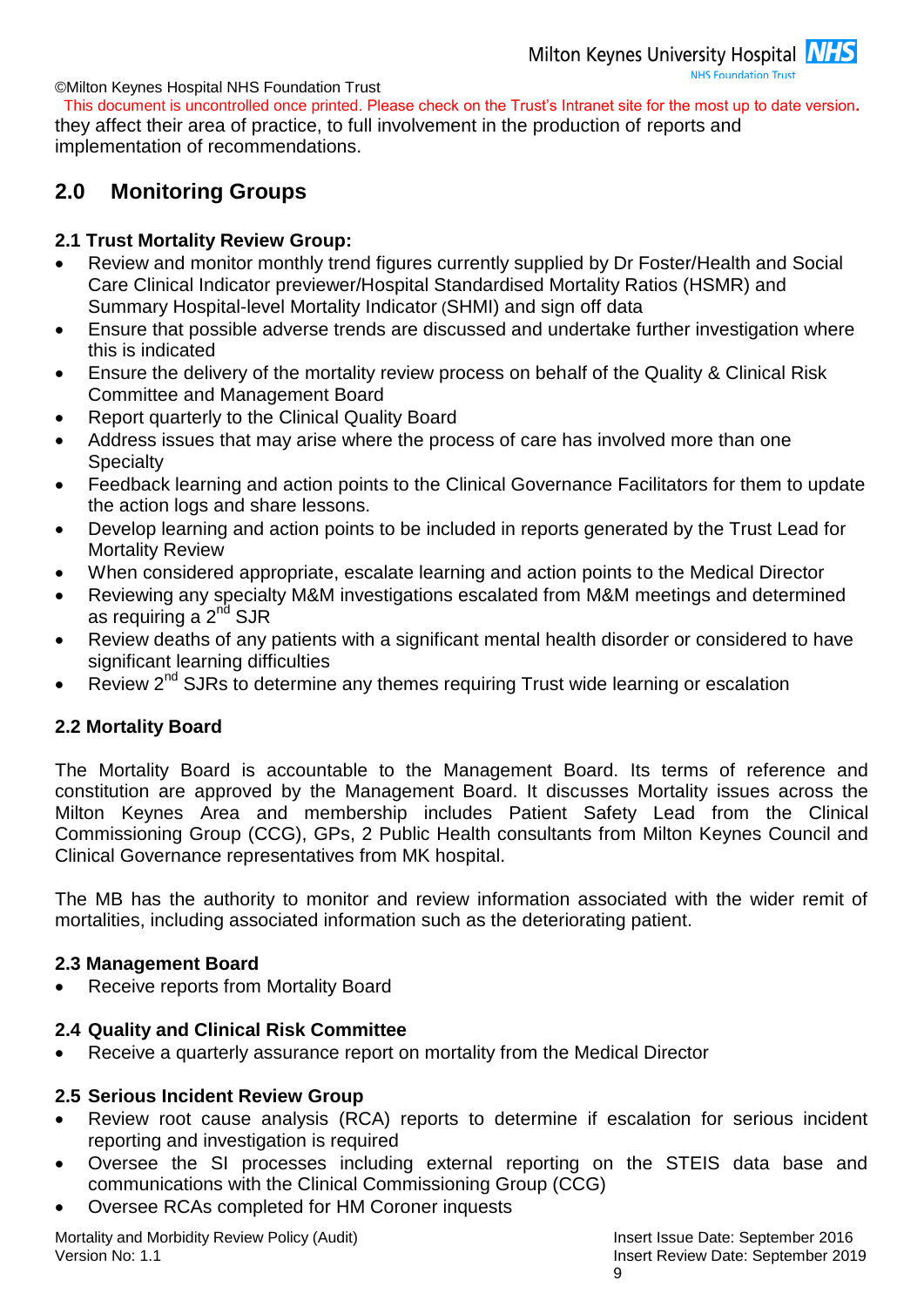- This document is uncontrolled once printed. Please check on the Trust's Intranet site for the most up to date version**.**
- Review all 2<sup>nd</sup> SJRs completed for a decision of degree of avoidability

### <span id="page-9-0"></span>**3.0 Mortality Review process** (Appendix 1)

The aim is to have a standardised overarching process with some flexibility to screen out certain deaths for departments who have >50 deaths a year. All deaths must be reviewed at some level and there must be opportunities for departmental and Trust learning. Specialties with fewer than 50 deaths per year would be expected to review all deaths in detail, without the opportunity for screening exclusions.

In areas with a high volume of deaths, a process of screening can be utilised (Appendix 2) whereby a significant proportion of deaths can be diverted away from undergoing a  $1<sup>st</sup>$  SJR. This requires the responsible clinician (Consultant) to make a positive affirmation as to the quality of care across a number of domains, with the screening Form 1 Part B providing a clear evidence trail for accountability in the decision. To enhance this process and as additional assurance there will be a quarterly subset of deaths either randomly chosen by the CGFs from deaths that had been screened out or from HSMR outlier categories that will require presentation at M&M meetings for validation and assurance of the process. All deaths of patients identified as having significant mental health issues, significant learning difficulties or any deaths in which next of kin have raised concerns will also automatically undergo review by 1<sup>st</sup> SJR.

The composition of M&M specialty review groups should as a minimum involve at least one Consultant not directly involved in the patient's care and should be multi- professional involving trainee doctors where possible and other members of the Multi-Disciplinary Team (MDT) as appropriate.

All M&M meetings must reviews deaths by 1<sup>st</sup> SJR using the Trust standardised meeting template as documentation (Appendix 3) to ensure the appropriate information is captured in relation to the guidance requirements produced by NHS England, supported by Monitor/TDA (now NHS Improvement), in December 2015. This outlines expectations in respect of mortality review within provider organisations with the key points including:

- Trusts must have a mortality surveillance group (MSG/MRG) with appropriate constitution reporting through to the Board
- A process of review must be applied to **all** deaths which occur within a Trust. That process should lead to a standardised judgement being made as to any concerns regarding quality of care and to the (potential) avoidability of each of those deaths
- The MSG/MRG should consider both the outcome of reviews of individual patient deaths (qualitative) and data arising from the standardised ratios (quantitative)

Completed meeting templates must be stored on the Trust mortality shared drive, in the relevant CSU folders.

If any death undergoing a 1<sup>st</sup> SJR receives a score of 1 (very poor care) or 2 (poor care) in any 1 of the 7 phases of care (see section 5.0) then a Datix incident form must be completed (if the death was not reported at the time) to ensure a  $2^{nd}$  SJR takes place.

A  $2^{nd}$  SJR will require a more detailed investigation of a death and may include, but not be limited to, a review of the medical and nursing notes and statements from any staff and next of kin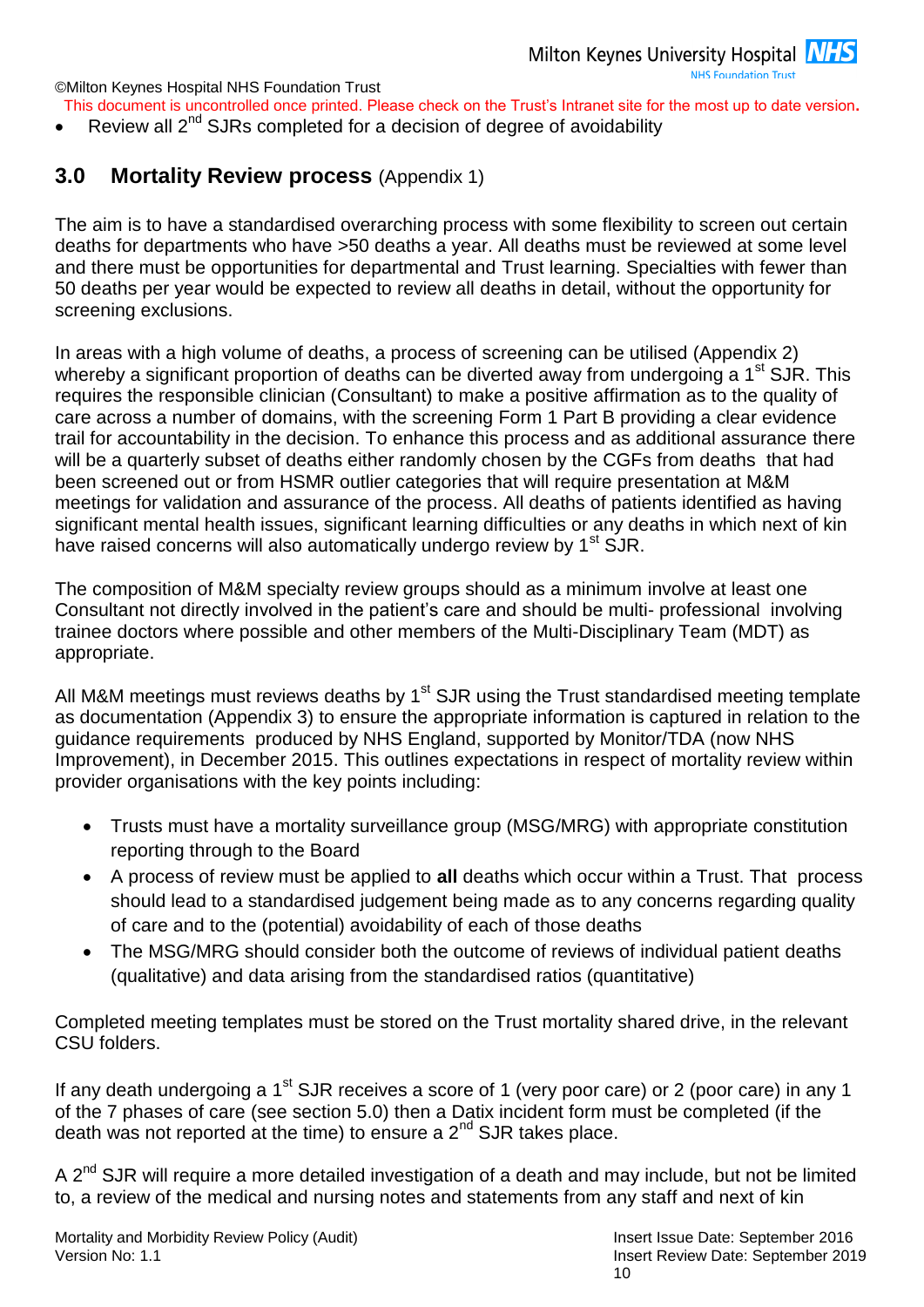This document is uncontrolled once printed. Please check on the Trust's Intranet site for the most up to date version**.** involved in the death. The author(s) of a 2<sup>nd</sup> SJR will propose a score of the degree of avoidability attributable to the case following RCP methodology. 2nd SJRs and the score of avoidability will be reviewed by the Serious Incident Review Group (SIRG) for a final decision. All 2<sup>nd</sup> SJRs will be scrutinised at MRG to identify themes or Trust wide issues requiring action and Trust wide learning.

### <span id="page-10-0"></span>**4.0 Minimum Standards for Mortality & Morbidity Review meetings**

### **4.1 Each M&M Group** should identify and confirm with CSU/Speciality Medical Lead

- Chairman
- Terms of Reference/Objectives
- Templates for documenting mortality reviews (standardised Trust templates)
- Frequency of meetings, should ideally be monthly but as a minimum no less frequently than every 6 weeks
- Membership (multi-disciplinary and multi-professional)
- Working arrangements with other Specialty M&M groups and frequency of joint meetings
- Working arrangements with other Governance Groups within CSU/Division eg
- CSU/Speciality Audit Group or Clinical Improvement Group

### <span id="page-10-1"></span>**5.0 Data to be reviewed and escalation of concerns**

All in-hospital deaths as part of a 1<sup>st</sup> SJR will receive explicit judgements on quality of care and receive a score on the standard of care for each of the 7 separate phases of care as outlined by RCP methodology. These phases of care are;

- A. Admission and initial management (approximately 1st 24hours)
- B. Ongoing care
- C. Care during a procedure (excluding IV cannulation)
- D. Perioperative care
- E. End-of-life care
- F. Overall Assessment
- G. Quality of patient record

The score for each phase will be ranked 1 to 5 where;

- $1 =$  very poor care
- $2 =$  poor care
- $3 =$  adequate care
- $4 =$  good care
- $5 =$  excellent care

Any death review that receives a score of 1 or 2 in any of the 7 phases of care will automatically undergo a 2<sup>nd</sup> SJR. A Datix report must also be completed for any death scoring a score of 1 or 2 in any phase of care. The 2<sup>nd</sup> SJR is a detailed investigation of the death that may include, but not be limited to, a review of the medical and nursing notes and statements from any staff and next of kin involved in the death. In addition to a commentary on standards of care, the author(s) of a  $2^{nd}$  SJR will propose a score of the degree of avoidability attributable to the case following RCP methodology. 2<sup>nd</sup> SJRs and the score of avoidability will be reviewed by the Serious Incident Review Group for a final decision.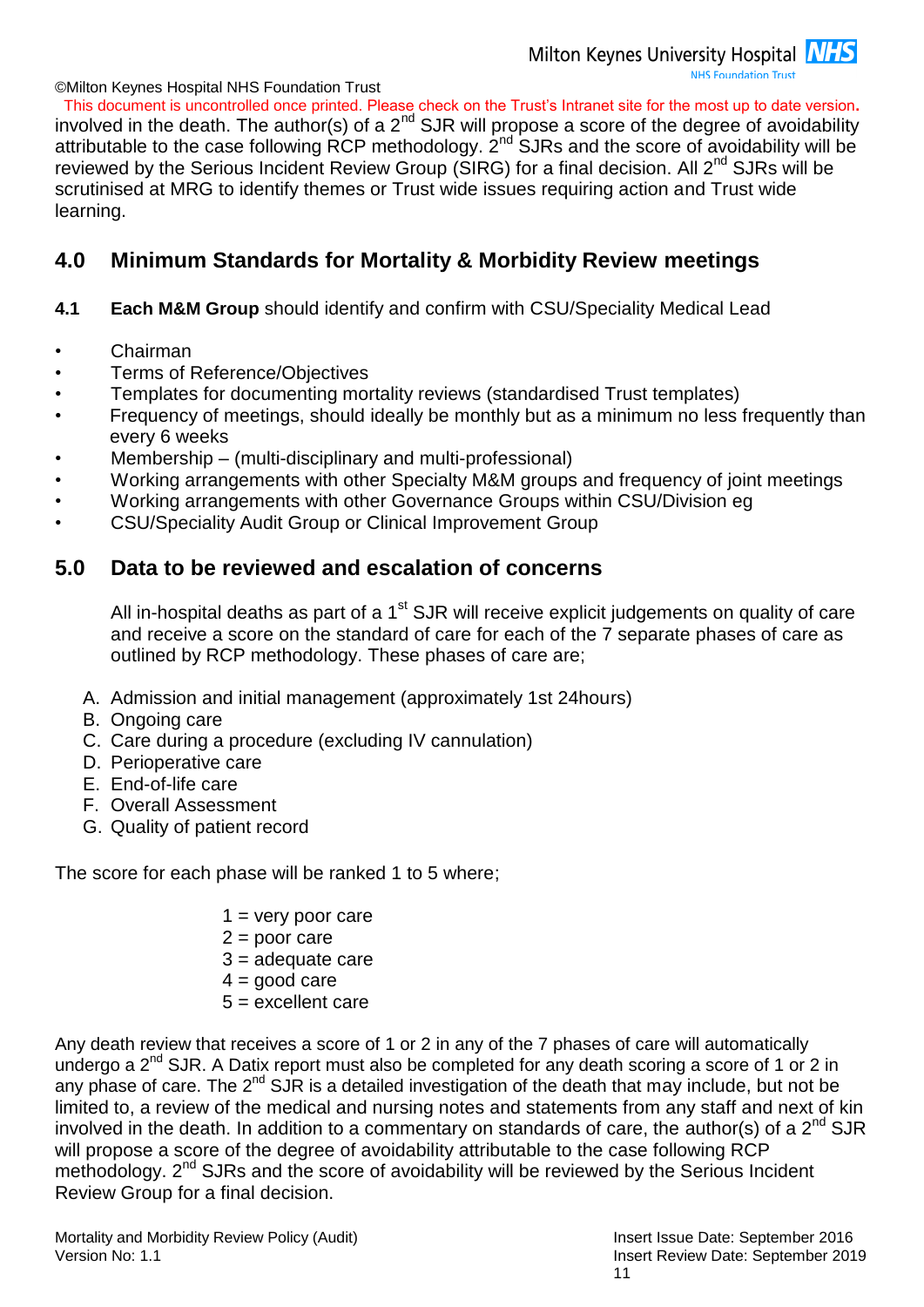**NHS Foundation Trust** 

©Milton Keynes Hospital NHS Foundation Trust

This document is uncontrolled once printed. Please check on the Trust's Intranet site for the most up to date version**.** The RCP score of avoidability is;

- 1. Definitely avoidable
- 2. Strong evidence of avoidability
- 3. Probably avoidable (more than 50:50)
- 4. Possibly avoidable but not very likely (less than 50:50)
- 5. Slight evidence of avoidability
- 6. Definitely not avoidable

Some specialties may also opt to investigate deaths where patients have received prior hospital care at MKUHFT and have been transferred out to a tertiary centre, where they subsequently died.

In normal circumstances, all individual reviews of in-hospital deaths should be carried out within 3 months of a patient's death.

### <span id="page-11-0"></span>**6.0 Process for Monitoring Compliance**

### <span id="page-11-1"></span>**6.1 Key performance indicators**

- Each CSU/Speciality will hold M&M Meetings and have agreed Terms of Reference
- Minutes of M&M Meetings will be available for each Specialty on the shared drive
- All areas of concern will be escalated to the Mortality Board and/or the Medical Director as appropriate

### <span id="page-11-2"></span>**6.2 Process and timescales for monitoring compliance**

- Each CSU will provide an annual report to their Division summarising the findings of reviews carried out and actions taken as a result of lessons learnt. The CGF will support the Divisional Mortality Lead in the facilitation of the report.
- Each Division will provide an annual report to the Mortality Review Group summarising the above

### <span id="page-11-3"></span>**7.0 Statement of evidence/references**

### **References:**

The Mid Staffordshire NHS Foundation Trust Public Inquiry (Francis Report, 2013)

Review into the quality of care and treatment provided by 14 hospital trusts in England (NHS Chief Medical Director, Sir Bruce Keogh)

National Quality Board Guidance on Learning from Deaths

Royal College of Physicians National Mortality Case Record Review Programme resources

<http://www.bmj.com/content/351/bmj.h3239>

<https://www.england.nhs.uk/south/wp-content/uploads/sites/6/2015/12/mazars-rep.pdf> <https://www.rcpath.org/discover-pathology/public-affairs/medical-examiners.html> <http://southtees.nhs.uk/content/uploads/BoD-January-2016-agenda-item-11-appendix-3.pdf> https://www.england.nhs.uk/wp-content/uploads/2017/03/nqb-national-guidance-learning-from-

### deaths.pdf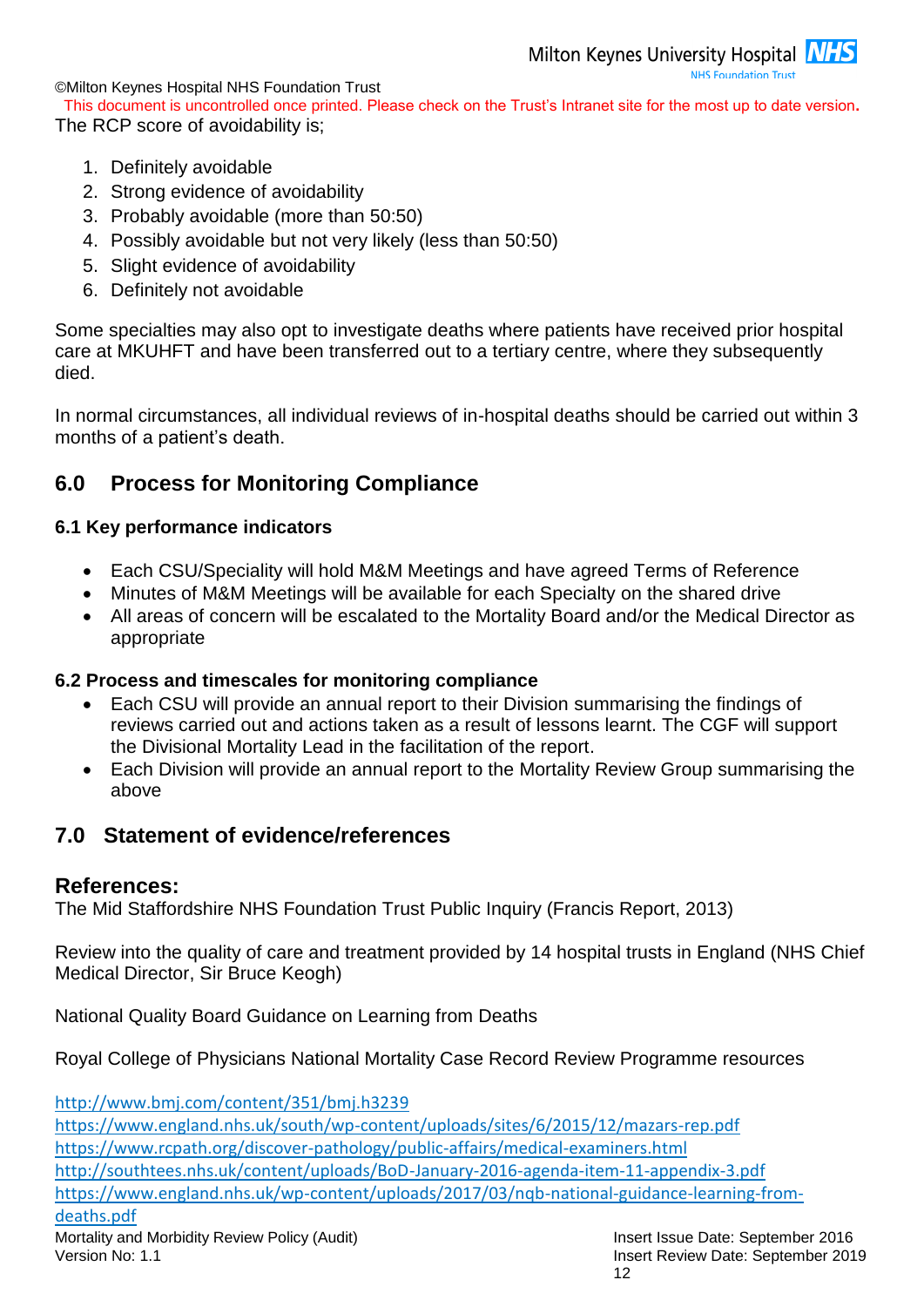This document is uncontrolled once printed. Please check on the Trust's Intranet site for the most up to date version**.** https://www.rcplondon.ac.uk/projects/outputs/national-mortality-case-record-review-nmcrr-programme-

<span id="page-12-0"></span>**resources** 

### **9.0 Governance**

#### <span id="page-12-1"></span>**9.1 Record of changes to document**

| Version number: 1 |                  | <b>Date: New Policy</b>             |                                |           |  |
|-------------------|------------------|-------------------------------------|--------------------------------|-----------|--|
| <b>Section</b>    | <b>Amendment</b> | <b>Deletion</b>                     | <b>Addition</b>                | Reason    |  |
| <b>Number</b>     |                  |                                     |                                |           |  |
| 7.0               |                  |                                     | <b>Escalation process</b>      | Clarity   |  |
| 1.0               |                  |                                     | Role/responsibility of the M&M | Clarity   |  |
|                   |                  |                                     | Coordinator                    |           |  |
|                   |                  | Changes in relation to the National |                                | Change in |  |
|                   |                  |                                     | <b>Quality Board guidance</b>  | processes |  |

#### <span id="page-12-2"></span>**9.2 Consultation History**

| <b>Stakeholders</b><br>Name/Board     | Area of<br><b>Expertise</b>              | <b>Date Sent</b> | <b>Date</b><br><b>Received</b> | <b>Comments</b>                                                 | <b>Endorsed</b><br>Yes/No |
|---------------------------------------|------------------------------------------|------------------|--------------------------------|-----------------------------------------------------------------|---------------------------|
| Dr I Mehdi                            | Associate<br><b>Medical Director</b>     | Jan 2015         |                                |                                                                 |                           |
| Mr Martin Wetherill                   | <b>Medical Director</b>                  | Jan 2015         |                                |                                                                 |                           |
| <b>Clinical Service</b><br>Unit leads |                                          | Jan 2015         |                                |                                                                 |                           |
| Divisional<br><b>Directors</b>        |                                          | Jan 2015         |                                |                                                                 |                           |
| Angus Molyneux                        |                                          | Jan 2015         |                                |                                                                 |                           |
| <b>Anne Marie James</b>               | <b>Coding Manager</b>                    | Jan 2015         |                                |                                                                 |                           |
| <b>Felicity Maple</b>                 | <b>Health Records</b><br>Manager         | Jan 2015         |                                |                                                                 |                           |
| Dr Jane Wale                          | Consultant                               | Jan 2015         |                                |                                                                 |                           |
| <b>Joy Halliday</b>                   | Consultant                               | Jan 2015         |                                |                                                                 |                           |
| <b>Tina Worth</b>                     | Head of Risk &<br>Clinical<br>Governance | Jan 2015         |                                |                                                                 |                           |
| Kim Weston                            | Bereavement<br>Officer                   | Jan 2015         |                                |                                                                 |                           |
| <b>CSU Mortality</b><br>leads         |                                          | Jan 2015         |                                |                                                                 |                           |
| <b>Mortality Review</b><br>Group      |                                          | <b>June 2016</b> |                                |                                                                 |                           |
| Dr James Bursell                      | Associate<br><b>Medical Director</b>     | <b>July 2017</b> |                                | Changes to reflect<br><b>National Quality</b><br>Board guidance |                           |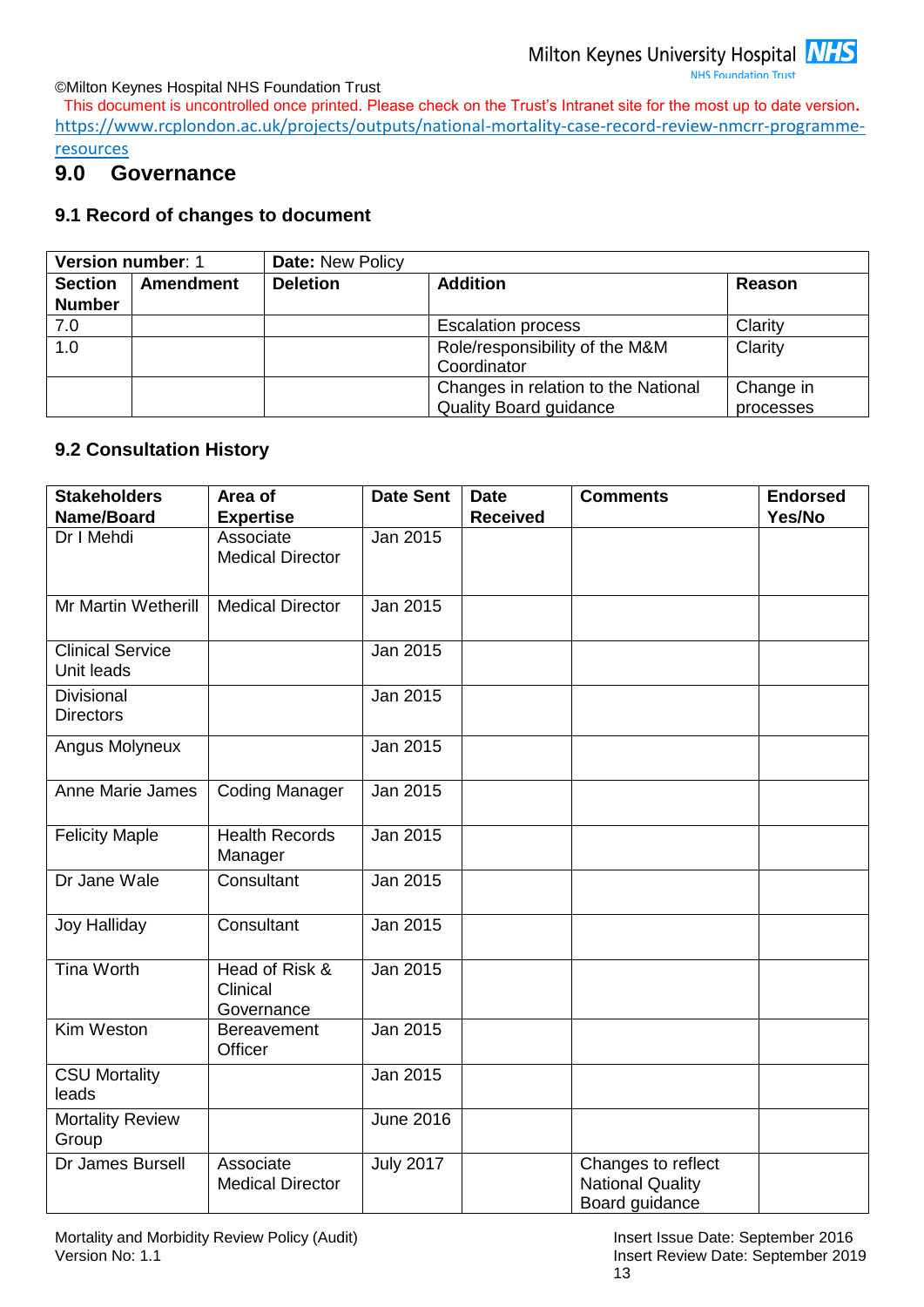### <span id="page-13-0"></span>**9.3 Audit and monitoring**

This Policy outlines the process for document development will be monitored on an ongoing basis. The centralisation of the process for development of documents will enable the Trust to audit more effectively. The centralisation in recording documents onto a Quality Management database will ensure the process is robust.

| <b>Audit/Monitoring</b>          | Tool                  | <b>Audit</b>      | <b>Frequency</b> | <b>Responsible</b>     |
|----------------------------------|-----------------------|-------------------|------------------|------------------------|
| <b>Criteria</b>                  |                       | Lead              | of Audit         | <b>Committee/Board</b> |
| Monitoring will be via the Trust | <b>M&amp;M Review</b> | <b>CSU</b>        | Monthly          | <b>Mortality Board</b> |
| mortality form                   | form                  | leads             |                  |                        |
| Quarterly random sample of       | <b>M&amp;M Review</b> | <b>Divisional</b> | Quarterly        | <b>MRG</b>             |
| screened Form B deaths -         | Form                  | Mortality         |                  |                        |
| quality assurance audit.         |                       | Lead              |                  |                        |
| <b>Annual Monitoring Report</b>  | Audit of M+M          | <b>Divisional</b> | Annual           | <b>Mortality Board</b> |
| summarising number of deaths,    | data tracking         | Mortality         |                  |                        |
| number of avoidable deaths       | spreadsheets          | Lead              |                  |                        |
| and action outcomes and trends   |                       |                   |                  |                        |
| in concerns raised.              |                       |                   |                  |                        |

### <span id="page-13-1"></span>**9.4 Equality Impact Assessment**

This document has been assessed using the Trust's Equality Impact Assessment Screening Tool. No detailed action plan is required. Any ad-hoc incident which highlights a potential problem will be addressed by the monitoring committee.

| <b>Impact</b>                                                                                                                                                                     | $\overline{A}$ ge | Disability | Race      | Gender    | ៦<br>$\overline{5}$<br>elief<br>elig<br>മ<br>$\alpha$ | <b>Orientati</b><br>Sexual |
|-----------------------------------------------------------------------------------------------------------------------------------------------------------------------------------|-------------------|------------|-----------|-----------|-------------------------------------------------------|----------------------------|
| Do different groups have different needs, experiences,<br>issues and priorities in relation to the proposed policy?                                                               | <b>No</b>         | <b>No</b>  | <b>No</b> | <b>No</b> | <b>No</b>                                             | <b>No</b>                  |
| Is there potential for or evidence that the proposed policy<br>will not promote equality of opportunity for all and promote<br>good relations between different groups?           | <b>No</b>         | <b>No</b>  | <b>No</b> | <b>No</b> | <b>No</b>                                             | <b>No</b>                  |
| Is there potential for or evidence that the proposed policy<br>will affect different population groups differently (including<br>possibly discriminating against certain groups)? | No.               | <b>No</b>  | <b>No</b> | <b>No</b> | <b>No</b>                                             | <b>No</b>                  |
| Is there public concern (including media, academic,<br>voluntary or sector specific interest) in potential<br>discrimination against a particular population group or<br>groups?  | No.               | <b>No</b>  | <b>No</b> | <b>No</b> | <b>No</b>                                             | <b>No</b>                  |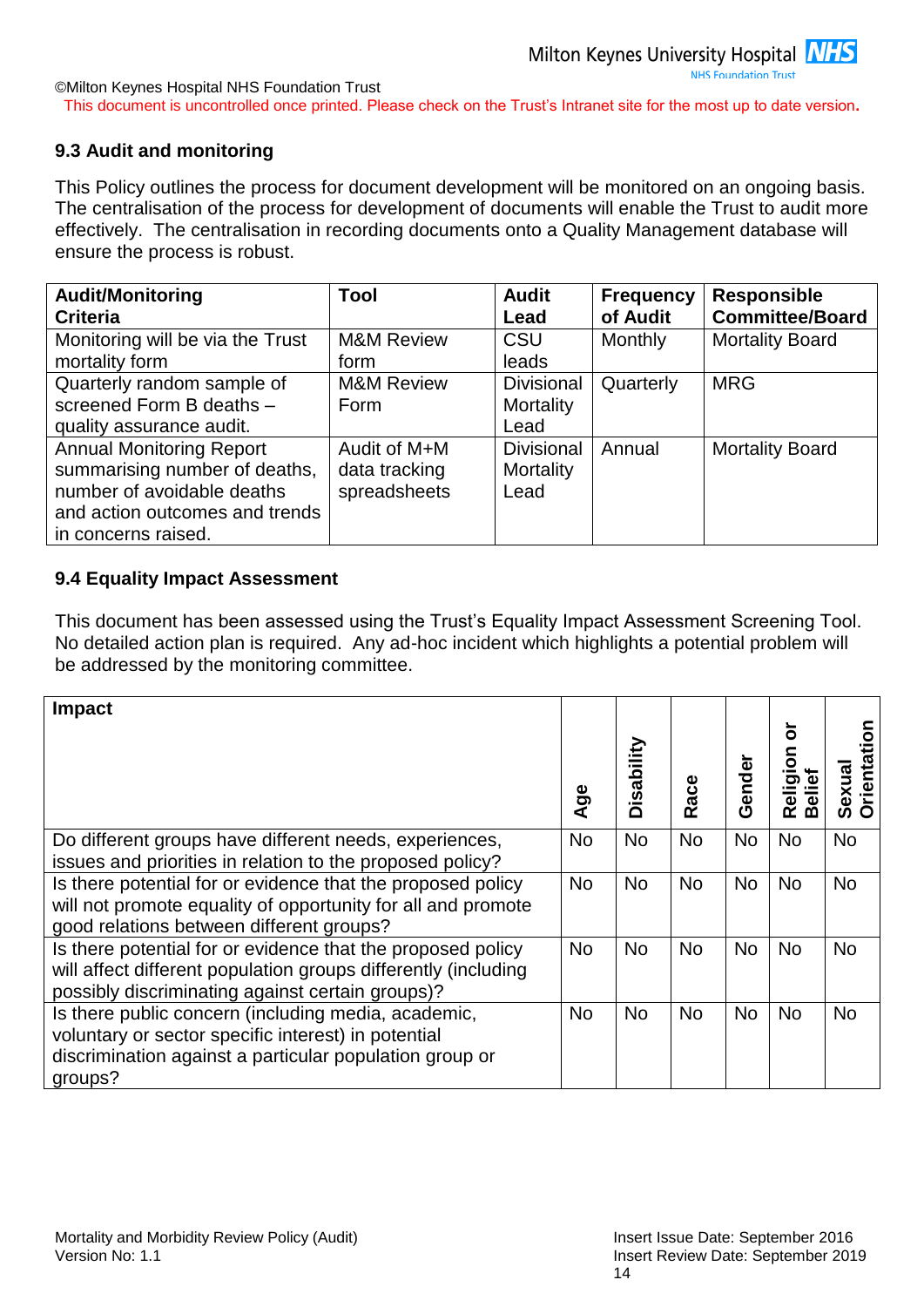**NHS Foundation Trust** 

©Milton Keynes Hospital NHS Foundation Trust This document is uncontrolled once printed. Please check on the Trust's Intranet site for the most up to date version**.**

#### <span id="page-14-0"></span>**Appendix 1: M&M process flowchart**

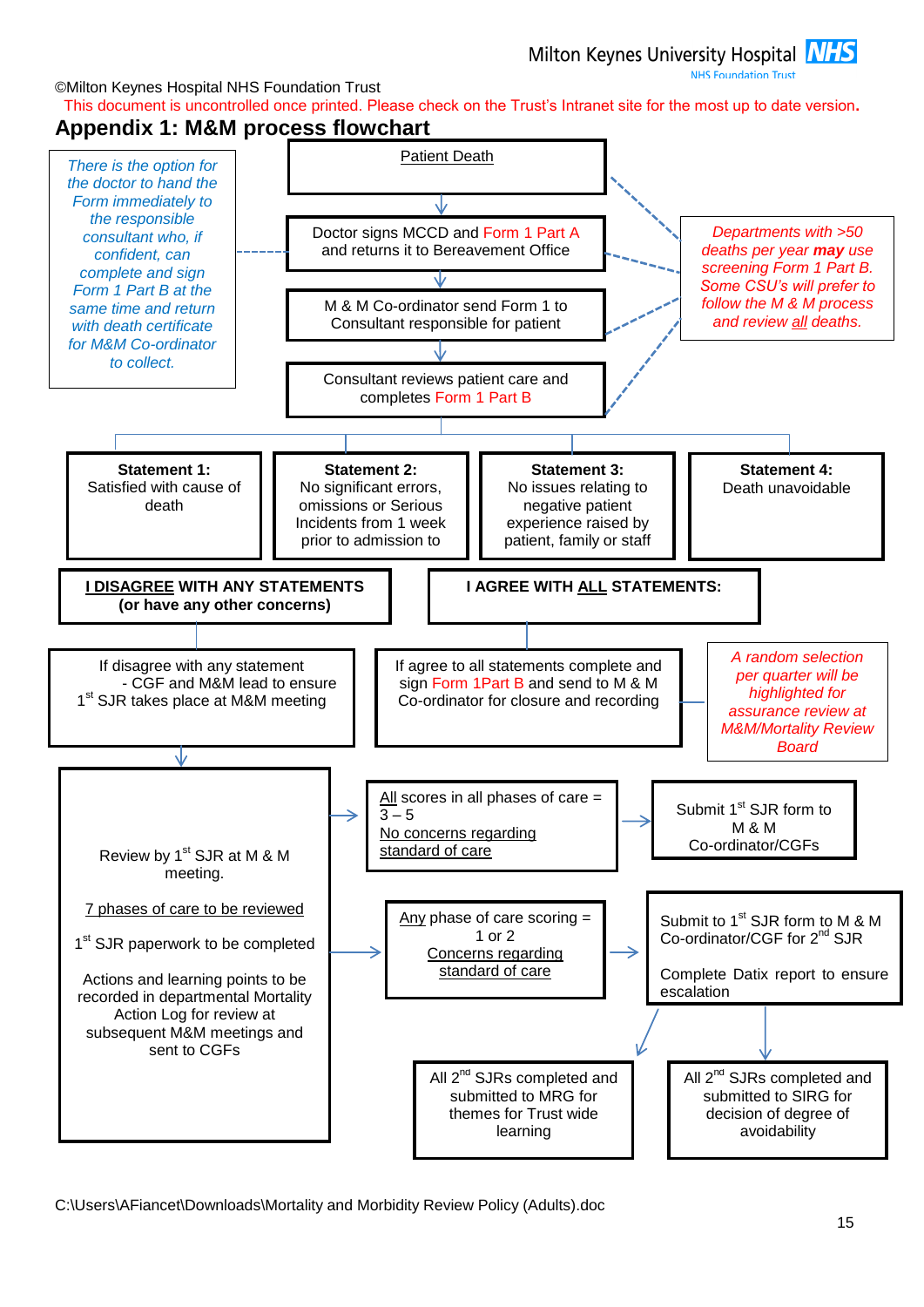Milton Keynes University Hospital **NHS**<br>NHS Foundation Trust

<span id="page-15-0"></span>

|                                                                  | <b>Part A)</b> – To be completed by <b>DOCTOR PROVIDING Death Certificate</b> (or referring on)                                       |                                                                 |       | <b>Patient Details/Sticker</b>                                                 |         |
|------------------------------------------------------------------|---------------------------------------------------------------------------------------------------------------------------------------|-----------------------------------------------------------------|-------|--------------------------------------------------------------------------------|---------|
|                                                                  |                                                                                                                                       |                                                                 |       |                                                                                |         |
|                                                                  |                                                                                                                                       |                                                                 |       |                                                                                |         |
|                                                                  |                                                                                                                                       |                                                                 |       |                                                                                |         |
| Ward:                                                            |                                                                                                                                       |                                                                 |       |                                                                                |         |
| CSU:                                                             | Acute/Care of Elderly/Stroke $\Box$ Internal Medicine $\Box$<br><b>Emergency Department</b> $\Box$<br>Oncology/Haematology $\Box$     | Gynaecology/Maternity $\Box$<br>General Surgery $\Box$          |       | Specialty Medicine $\Box$<br>Paediatric $\Box$<br>Trauma & Orthopaedics $\Box$ |         |
|                                                                  |                                                                                                                                       | <b>Certified Cause of Death as entered on death certificate</b> |       |                                                                                |         |
| 1a.                                                              |                                                                                                                                       |                                                                 |       |                                                                                |         |
| $1b$ .<br>1c.                                                    |                                                                                                                                       |                                                                 |       |                                                                                |         |
| 2.                                                               |                                                                                                                                       |                                                                 |       |                                                                                |         |
|                                                                  |                                                                                                                                       |                                                                 |       |                                                                                |         |
| Death referred to<br>Coroner and<br>Coroner Form 100/A<br>issued | Death referred to coroner<br>to establish cause of death<br>No certificate provided as<br>yet                                         | Post-Mortem<br>Requested and results<br>pending                 |       | If applicable DNACPR Form<br>counter Signed by<br>Consultant?                  |         |
|                                                                  | Part B To be completed by RESPONSIBLE CONSULTANT                                                                                      |                                                                 |       |                                                                                |         |
|                                                                  |                                                                                                                                       |                                                                 |       | <b>Disagree</b>                                                                | Awaited |
|                                                                  |                                                                                                                                       |                                                                 | Agree |                                                                                |         |
|                                                                  | I am satisfied with the cause of death as listed on the death certificate                                                             |                                                                 |       |                                                                                |         |
|                                                                  | To my knowledge, there were no significant errors, omissions or<br>Serious Incidents declared from 1 week prior to admission to today |                                                                 |       |                                                                                |         |
|                                                                  | To my knowledge, there were no issues in relation to negative patient<br>experience raised by the patient, family or carers (staff)   |                                                                 |       |                                                                                |         |
|                                                                  | I consider this death to have been unavoidable                                                                                        |                                                                 |       |                                                                                |         |
|                                                                  | If you disagree with any of the above statements, further review by $1^{st}$ SJR must take place at M+M meeting.                      |                                                                 |       |                                                                                |         |
|                                                                  | I do <b>not</b> consider that this death requires further investigation                                                               |                                                                 |       |                                                                                |         |
|                                                                  | This death should be investigated more fully at $M+M$ by $1st$ SJR                                                                    |                                                                 |       |                                                                                |         |
| Name & signature                                                 |                                                                                                                                       |                                                                 |       | Date                                                                           |         |

*Submit to M & M Co-ordinator*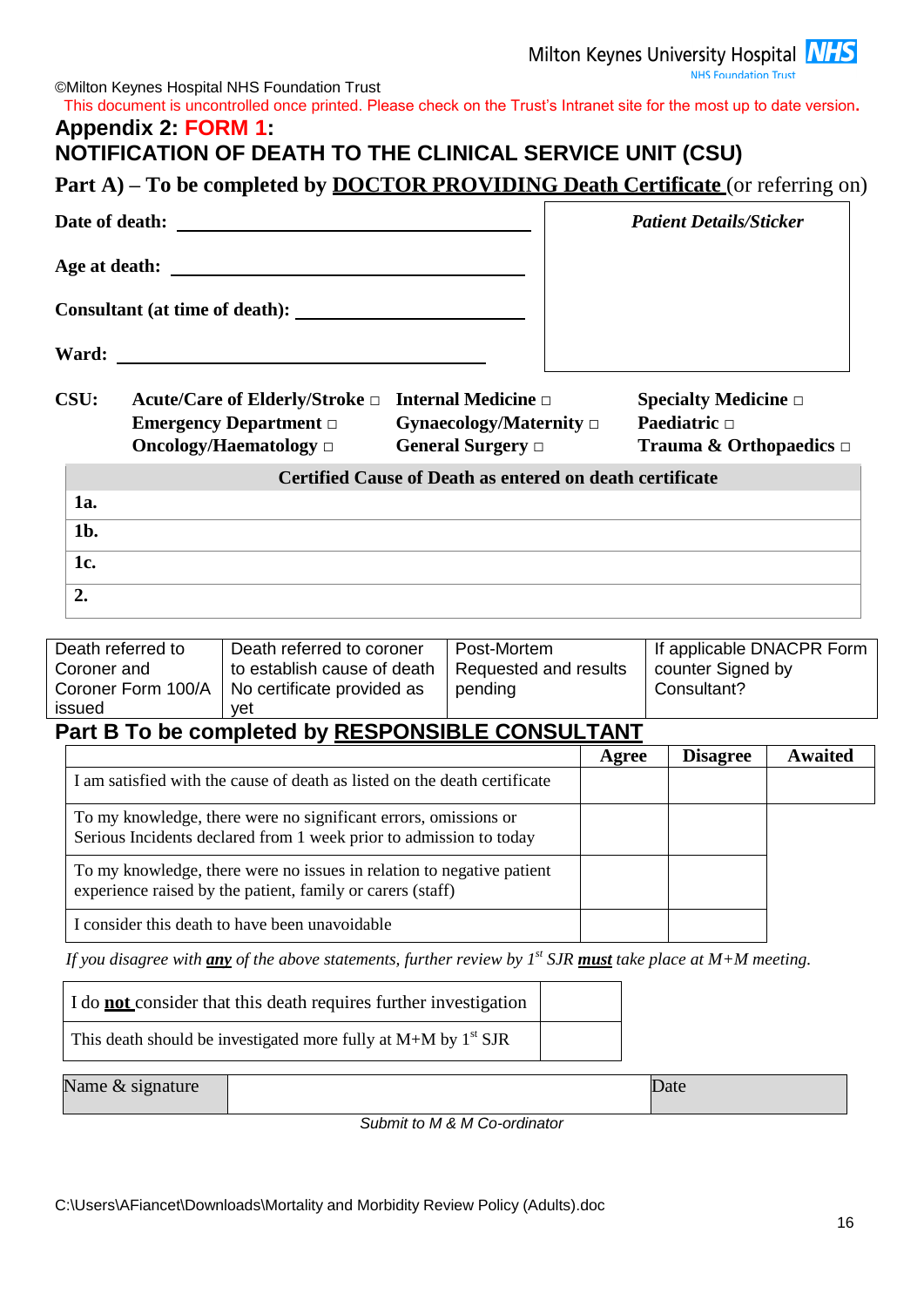**NHS Foundation Trust** 

#### ©Milton Keynes Hospital NHS Foundation Trust

<span id="page-16-0"></span>This document is uncontrolled once printed. Please check on the Trust's Intranet site for the most up to date version**.** Appendix 3: FORM 2:

### **Structured Judgement Review (SJR) Template**

CSU: the contract of the contract of the contract of the contract of the contract of the contract of the contract of the contract of the contract of the contract of the contract of the contract of the contract of the contr

| $1st$ SJR $ $ | $\vert$ or 2 <sup>nd</sup> SJR $\vert$ |  |
|---------------|----------------------------------------|--|

Morbidity and Mortality (M&M) Meeting date:

| Death<br>(pre-selected) | Death<br>(randomly selected) | Complaint                          | Serious Incident (SI)        |     | Post mortem (PM) or<br>inquest |  |  |
|-------------------------|------------------------------|------------------------------------|------------------------------|-----|--------------------------------|--|--|
|                         |                              |                                    |                              |     |                                |  |  |
| Name:                   | Date of admission:           |                                    |                              |     |                                |  |  |
| Hospital number:        |                              |                                    | Date of death/transfer:      |     |                                |  |  |
| D.O.B:                  |                              |                                    | Responsible consultant/firm: |     |                                |  |  |
| (Sticker)               |                              | Learning disability:<br>No.<br>Yes |                              |     |                                |  |  |
|                         |                              |                                    | Mental health disorder:      | Yes | No.                            |  |  |

Brief description of case:

Record explicit judgements on quality of care and also rate the standard of care (by circling/identifying score) for **each** Phase of Care

1 = very poor care  $2$  = poor care  $3$  = adequate care  $4$  = good care  $5$  = excellent care

| Admission and initial management (approximately 1 <sup>st</sup> 24hours) | Circle one score |
|--------------------------------------------------------------------------|------------------|
|                                                                          | 1 2 3 4 5        |
| Ongoing care                                                             | Circle one score |
|                                                                          | 1 2 3 4 5        |
| Care during a procedure (excluding IV cannulation)                       | Circle one score |
|                                                                          | 1 2 3 4 5        |
| Perioperative care                                                       | Circle one score |
|                                                                          | 1 2 3 4 5        |
| End-of-life care                                                         | Circle one score |
|                                                                          | 1 2 3 4 5        |
| <b>Overall Assessment</b>                                                | Circle one score |
|                                                                          | 1 2 3 4 5        |
| Quality of patient record                                                | Circle one score |
|                                                                          | 1 2 3 4 5        |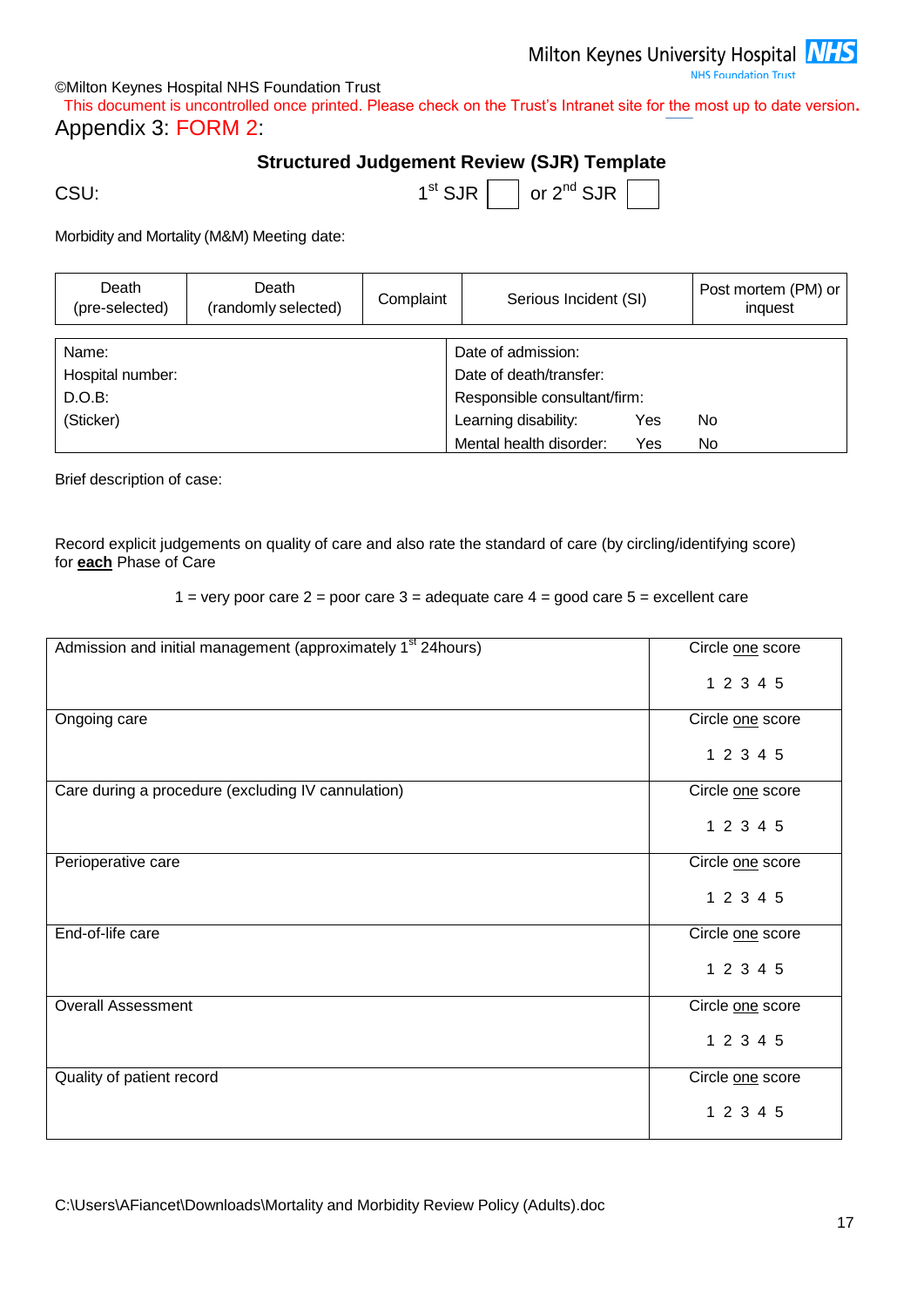**NHS Foundation Trust** 

| <b>©Milton Keynes Hospital NHS Foundation Trust</b>                                                                    |     |                                |     |
|------------------------------------------------------------------------------------------------------------------------|-----|--------------------------------|-----|
| This document is uncontrolled once printed. Please check on the Trust's Intranet site for the most up to date version. |     |                                |     |
| Assessment of any problems in specific areas of care -                                                                 |     | circle/identify as appropriate |     |
| 1. Was there are a problem with Hospital Acquired Infection? No                                                        | Yes |                                |     |
| If Yes - did this problem lead to harm?                                                                                | No  | Probably                       | Yes |
| 2. Was there are a problem with VTE?                                                                                   | No  | Yes                            |     |
| If Yes - did this problem lead to harm?                                                                                | No  | Probably                       | Yes |
| 3. Was there are a problem with Nutrition?                                                                             | No  | Yes                            |     |
| If Yes - did this problem lead to harm?                                                                                | No  | Probably                       | Yes |
| 4. Was there are a problem related to Medications?                                                                     | No  | Yes                            |     |
| If Yes - did this problem lead to harm?                                                                                | No  | Probably                       | Yes |
| 5. Was there are a problem with Resuscitation?                                                                         | No  | Yes                            |     |
| If Yes - did this problem lead to harm?                                                                                | No  | Probably                       | Yes |
| 6. Was there are a problem with Pressure Sores?                                                                        | No  | Yes                            |     |
| If Yes - did this problem lead to harm?                                                                                | No  | Probably                       | Yes |
| 7. Was there are a problem with Falls?                                                                                 | No  | Yes                            |     |
| If Yes - did this problem lead to harm?                                                                                | No  | Probably                       | Yes |
| 8. Was there are a problem with Communication?                                                                         | No  | Yes                            |     |
| If Yes - did this problem lead to harm?                                                                                | No  | Probably                       | Yes |
| Was DNACPR completed?                                                                                                  | Yes |                                | No  |
|                                                                                                                        |     |                                |     |

# **Any death scoring a 1 or 2 for any Phase of care must have a 2nd stage Structured Judgement Review and a Datix completed**

| Person<br>responsible | Date for<br>completion |
|-----------------------|------------------------|
|                       |                        |
|                       |                        |
|                       |                        |
|                       |                        |
|                       |                        |
|                       |                        |

#### **Any action points or learning points should be added to the Departmental and Divisional Mortality Action Logs for review at all M&M meetings and Clinical Improvement Group (CIG) meetings.**

### **Complete for 2<sup>nd</sup> Structured Judgment Reviews only**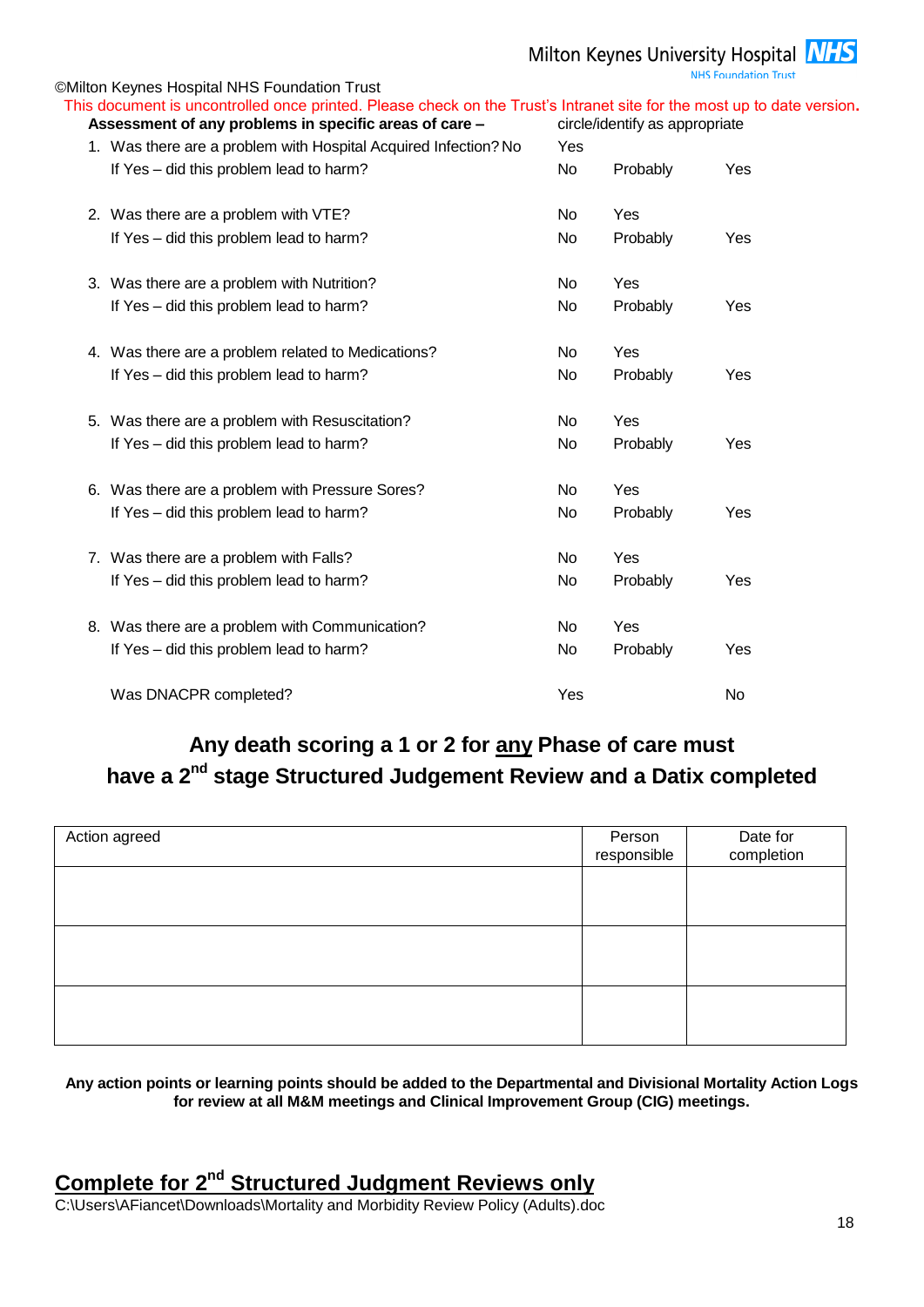**NHS Foundation Trust** 

©Milton Keynes Hospital NHS Foundation Trust This document is uncontrolled once printed. Please check on the Trust's Intranet site for the most up to date version**.**

#### **Avoidability of death judgement score**

We are interested in your view on the avoidability of death in this case.

Please choose from the following scale. Circle/identify a score.

**Score 1** Definitely avoidable

**Score 2** Strong evidence of avoidability

**Score 3** Probably avoidable (more than 50:50)

**Score 4** Possibly avoidable but not very likely (less than 50:50)

**Score 5** Slight evidence of avoidability

**Score 6** Definitely not avoidable

Please explain your reasons for your judgment of the level of avoidability of death in this case, including anything particular that you have identified.

**All completed 2nd SJRs must be given to Divisional Clinical Governance Facilitators (CGFs) for submission to the Serious Incident Review Group (SIRG) and the Mortality Review Group (MRG).**

Appendix 4 – Bereavement pack letter